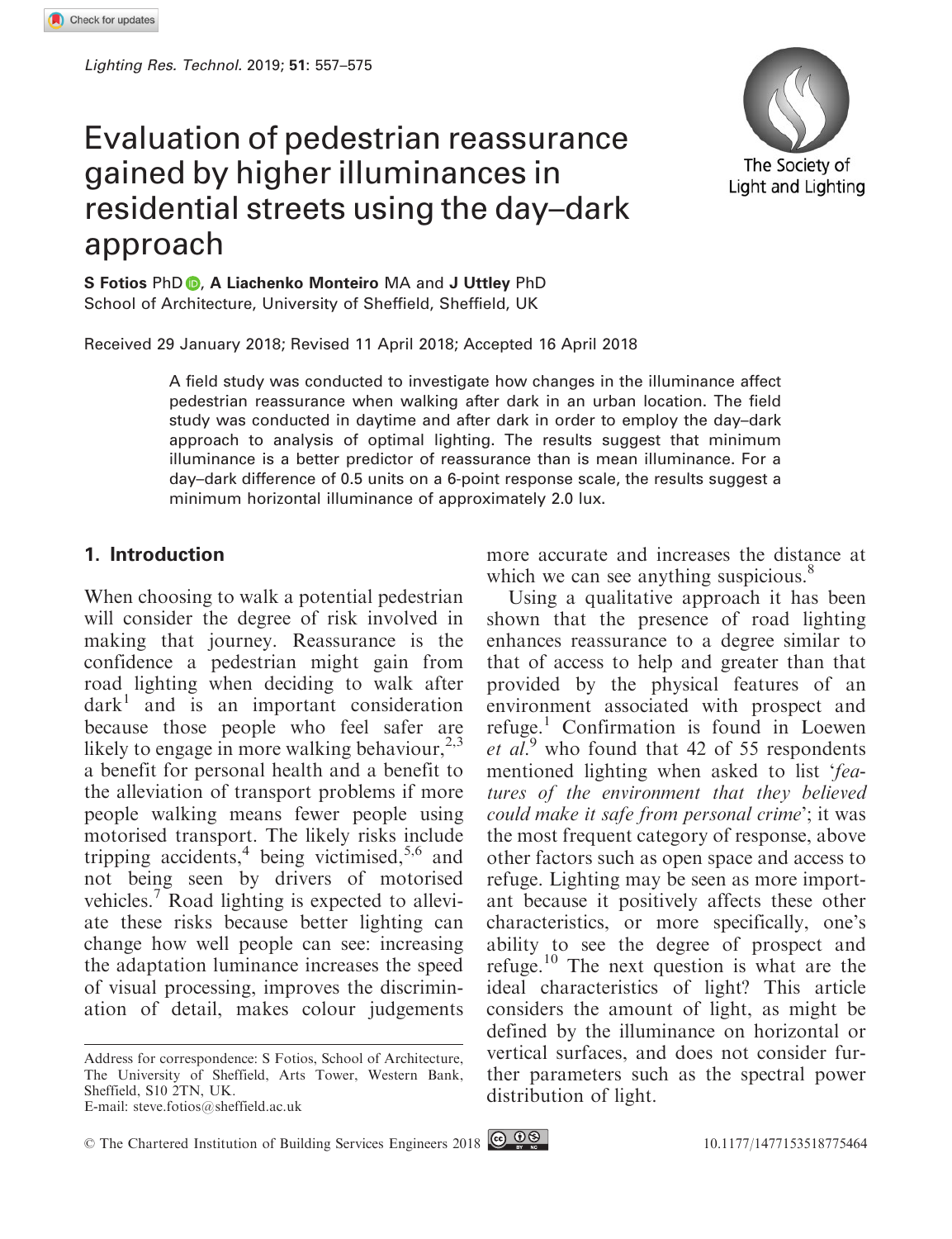A common approach is to evaluate road lighting after dark, asking test participants to describe their level of reassurance using a category rating scale. There are three limitations to this approach.

The first limitation concerns stimulus range bias. In many studies there are two levels of lighting (e.g. lower and higher levels of illuminance or brightness) and these tend to show a higher rating of safety with the higher light level.<sup>9,11–16</sup> This is a trivial result because no matter what light levels are used, the higher level will always be rated as safer, leading to a recommendation for that higher light level.<sup>17</sup> So, while in one study<sup>16</sup> a horizontal illuminance of 1.31 lux was considered safe compared with 0.24 lux, an even higher illuminance of 12 lux is still inadequate because in a separate study<sup>13</sup> it led to lower ratings of safety than did an illuminance of 17 lux. An explanation for this result is stimulus range bias, as has been demonstrated in evaluations of perceived safety.<sup>17</sup> Range bias arises from the inability of respondents to make absolute judgements of reassurance (or other quantitative evaluation) but instead map the range of observed stimuli to the range of available response categories.<sup>18</sup>

The second limitation is that comparing ratings of reassurance captured after dark does not account for variations in the baseline level of reassurance in an area. Consider a study where lighting characteristics are compared by evaluating after dark several differently-lit locations: any effect of those differences in lighting is confounded by changes in other environmental differences, such as variations in signs of incivility, which may enhance or deflate the apparent effect of differences in lighting.

A third limitation is the difficulty in establishing the needs of a typical pedestrian. For after-dark ratings, the advice to designers would be to recommend the light level associated with a specific point on the response scale. This was the approach used

by Simons et  $al$ .<sup>19</sup> the results of which were used to establish light levels for BS5489- 3:1992.<sup>20</sup> Simons *et al.* used a nine-point rating scale to evaluate the 'overall impression' of the lighting with end points labelled very poor (1) and very good (9). The three light levels recommended were those which corresponded to ratings of good (7), adequate (5) and poor-to-adequate (4). This is, however, unlikely to be a robust approach, because the range of illuminances considered introduce range bias, the choice of interpretation points (4, 5 and 7) is arbitrary, and there was no control for the effects of other environmental differences.

An alternative approach is employed in the current study, the day–dark method as pioneered by Boyce et  $al^{21}$ . In the day-dark method, ratings of reassurance are captured both during daytime and after-dark and the effectiveness of lighting is evaluated against the difference between the daytime and afterdark ratings. Good lighting is that which minimises the day–dark difference. Using the day–dark method, Boyce et al. suggested the optimum illuminance to be 10 lux, as above 10 lux there was negligible reduction in the day–dark difference but below 10 lux there was a significant increase in the difference. That study was, however, carried out in car parks in the United States, these tending to have higher illuminances than typical of pedestrian paths: further work is required to determine if the results hold for other situations.

The day–dark method does not establish an optimal illuminance by the assumption of a point on the response scale, but instead by minimising the day–dark difference. The day– dark method offsets the influence of extraneous environmental differences; in effect, the daytime ratings act as a normalising factor for the baseline level of reassurance in an area to better isolate the effect of road lighting. If this latter point is correct, we might therefore expect the day–dark difference to show a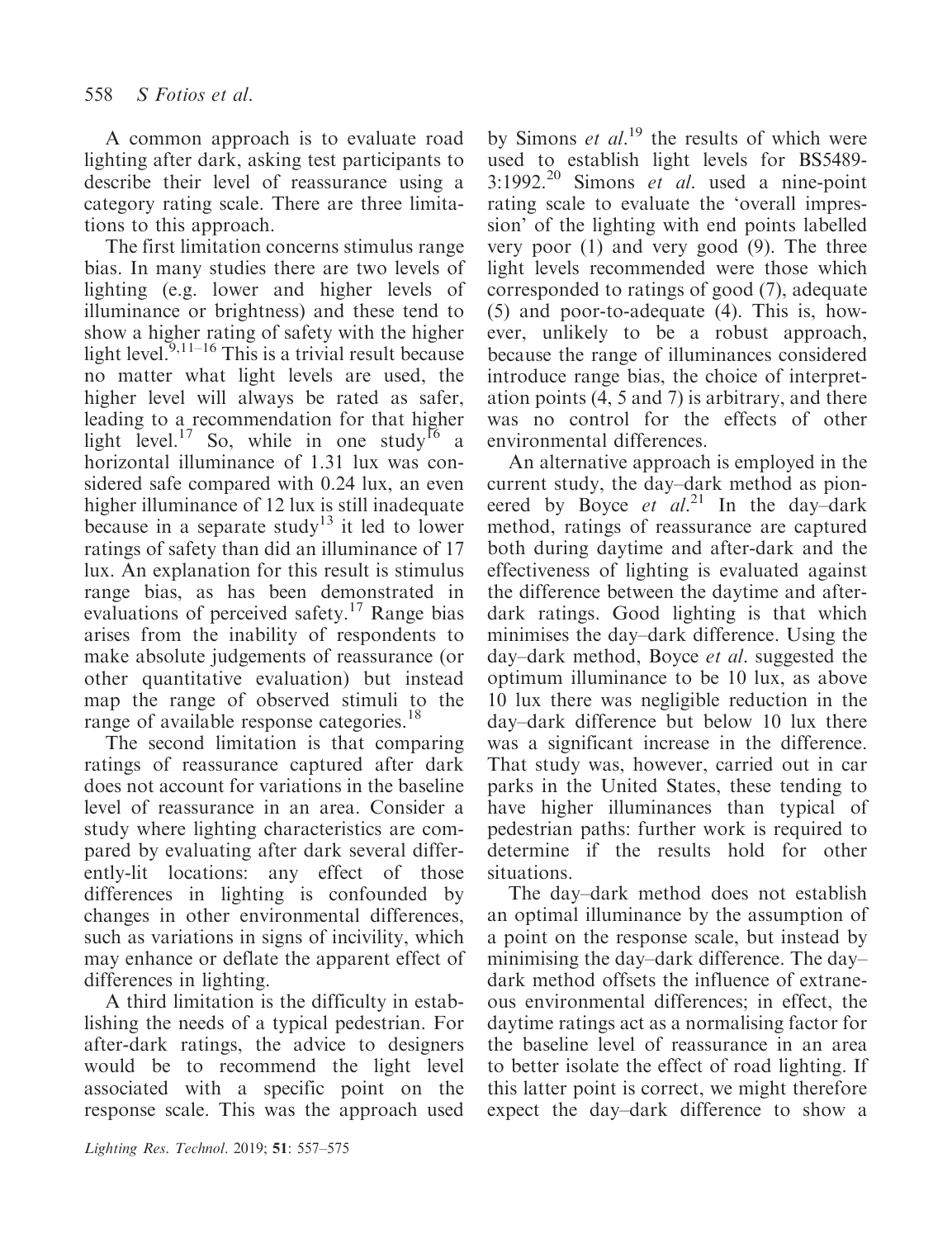stronger association with the illuminance (or other characteristic of lighting) than does the after dark method. This is because any effect of changes in the illuminance may be partly masked if only the after-dark rating is considered, as it will be confounded by other non-lighting factors. It is known, however, that ambient lighting is associated with the number of pedestrians, with a lower number of pedestrians being present when the ambient light level is lower.<sup>22,23</sup> This introduces a confound to the assumption that the day– dark difference completely isolates the effect of road lighting: further research is required to identify the extent of this influence.

If evaluations of reassurance are influenced by range bias, then both the daytime and after-dark evaluations would be equally influenced and the effect would be removed when establishing the difference. If range bias were the only factor influencing the responses then the daytime ratings would be the same as the after-dark ratings leading to a difference of zero. Since the dark ratings established by Boyce *et al.* were lower than the daytime ratings, this suggests range bias does not explain the whole evaluation, there is some objectivity.

Boyce  $et$  al.<sup>21</sup> determined the day-dark difference for the responses to one evaluation (which asked how safe the subject thought it would be to walk alone, with responses given using a seven-point scale). It is not uncommon in past studies for reassurance-type evaluations to be assessed with a single question, such as 'How safe do you feel being out alone in your neighbourhood after dark?' or 'Is there any place around here where you feel unsafe walking at night?.' Reassurance is, however, a complex concept that may include behavioural, emotional and cognitive factors, and may be better represented by responses to a series of questions, rather than a single question.<sup>24–26</sup> A single question offers simplicity and can increase response rates by reducing the length of a questionnaire. However, any single questionnaire item may be open to interpretation by respondents who may use different judgements and evaluations to inform their response. Complex concepts such as reassurance may not be able to be measured by a single question as they are too broad, and therefore a series of different but related questions that tap into different aspects of the same concept may be more appropriate, as is done in other conceptual areas such as quality of life and health. $27$  A further benefit to asking multiple questions and summating responses across these to address the same overall concept is an increase in reliability, due to minimising random measurement error resulting from individual variations in how a single question is interpreted and responded to. It would be interesting to determine whether the determination of optimal lighting is affected by questionnaire design, specifically whether it considers the response to one item or multiple items.

Current guidance for pedestrian lighting recommends mean and minimum horizontal illuminances.<sup>28</sup> The basis for the recommended values is unknown.<sup>29</sup> It would also be worthwhile to question the metrics by which road lighting is specified. Studies of lighting and reassurance have tended to consider only average horizontal illuminance, where this average should be determined from an array of measurements across a defined area.<sup>30</sup> Mean illuminance says nothing about the spatial variation in spot measurements of the illuminance: the same mean is possible from installations with low and high illuminance uniformity, and those with low uniformity can present dark, gloomy locations. If a low level of reassurance is associated with the presence of dark, gloomy locations within the field of view, it may be found that the spatial distribution of light provides a better measure of reassurance than does the quantity of light, $31$  and there is support for this from a field survey carried out within car parks. $32$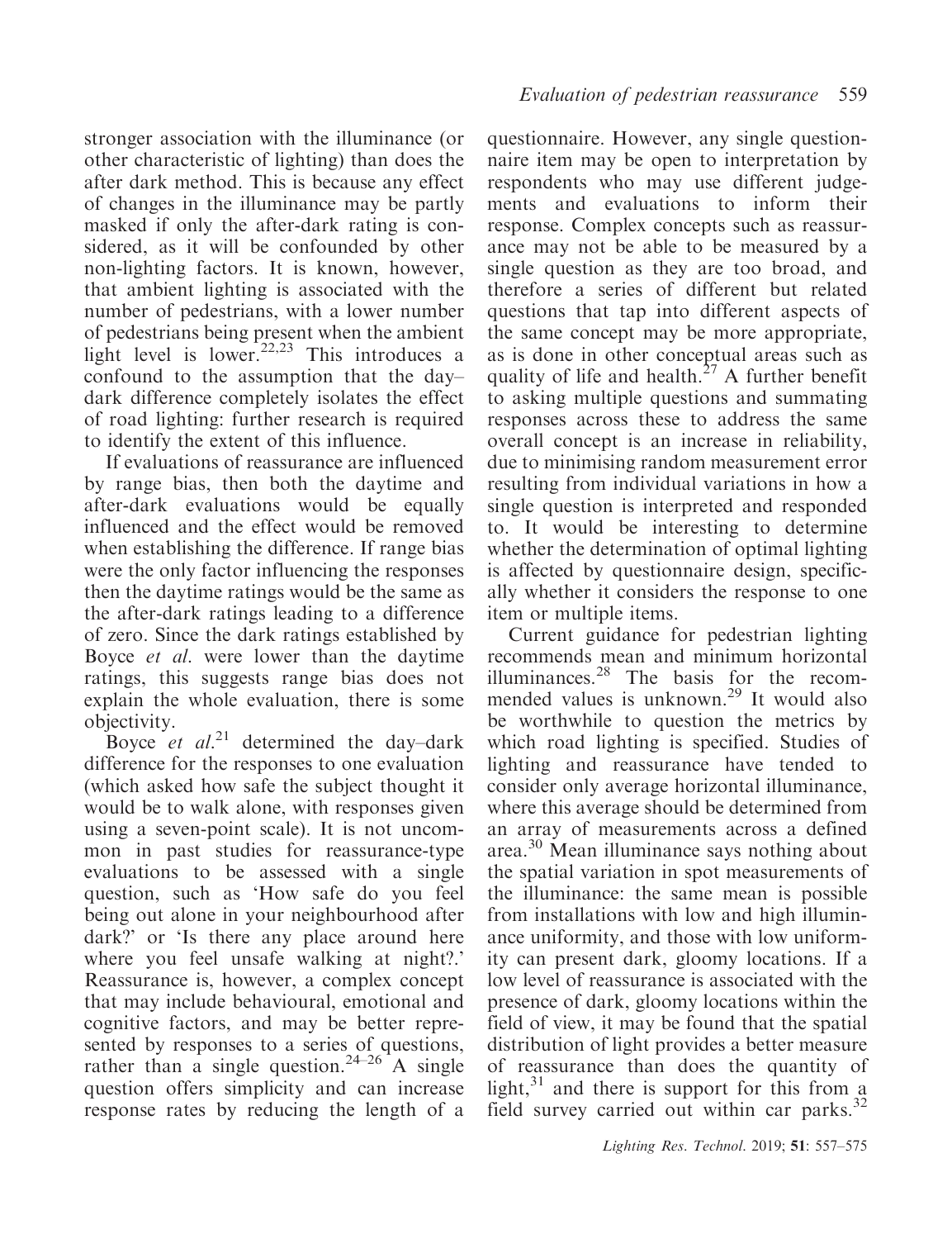Thus, minimum illuminance or the uniformity of illuminance (minimum/mean) may exhibit better association with reassurance than does the mean.

This paper reports a study in which evaluations of reassurance were carried out in several residential roads, in daytime and afterdark, to confirm four proposals.

- 1) After-dark reassurance ratings are not significantly associated with mean illuminance.
- 2) The day–dark difference in reassurance ratings is significantly associated with mean illuminance.
- 3) The day–dark difference in reassurance ratings is associated better with minimum illuminance or illuminance uniformity than with mean illuminance.
- 4) Analysis of the day–dark difference conducted using responses to a range of survey items may lead to a different outcome than when conducted using the response to a single survey item.

Finally, the results are used to estimate optimal light level recommendations for minimising the day–dark difference in evaluations of reassurance.

# 2. Method

Reassurance in outdoor locations was investigated using the day–dark method proposed by Boyce et  $al$ <sup>21</sup> In this method, participant ratings of reassurance are recorded in both daylight and after-dark conditions, and the difference between these two ratings is plotted against lighting parameters to examine the effect of changes in lighting.

### 2.1. Test locations

Ten locations were evaluated: the coordinates for these are shown in Table 1. Daytime and after dark photographs of each location are uploaded as supplemental information. These were eight residential roads,

|                         |                            | Table 1 Characteristics and mean and minimum illuminances of the ten test sites |                           |              |                                     |                                    |                                   |               |                                        |               |                                       |                  |
|-------------------------|----------------------------|---------------------------------------------------------------------------------|---------------------------|--------------|-------------------------------------|------------------------------------|-----------------------------------|---------------|----------------------------------------|---------------|---------------------------------------|------------------|
| Site                    | Coordinates                | Type                                                                            | configuration<br>Lighting | Lamp type    | <b>Distance</b><br>between<br>lamps | walked by<br>observers<br>Distance | illuminance<br>Horizontal<br>(lux |               | Hemispherical<br>illuminance<br>$\lim$ |               | illuminance (lux)<br>Semi-cylindrical |                  |
|                         |                            |                                                                                 |                           |              | $\widehat{\epsilon}$                | $\widehat{\epsilon}$               | Mean                              | Nin           | <b>Mean</b>                            | Min           | Mean                                  | Min              |
|                         | 53°23'18.4"N 1°28'45.2"W   | <b>Residential Road</b>                                                         | Single sided              | Metal halide | 34.3                                |                                    |                                   |               |                                        |               |                                       |                  |
|                         | 53°23'19.0" N 1°28'53.3"W  | <b>Residential Road</b>                                                         | Single sided              | S<br>HH      | 34.0                                |                                    |                                   | 0.5           |                                        |               |                                       |                  |
| R3                      | 53°23'10.4" N 1°29'00.8" W | <b>Residential Road</b>                                                         | Single sided              | 오<br>오       | 30.2                                |                                    | 10.6                              |               |                                        |               |                                       |                  |
| R4                      | 53°22′58.1″N 1°29′04.2″W   | Residential Road                                                                | Single sided              | 오<br>오       | 36.7                                | 82                                 | $\overline{9}$ .                  |               | 6.8                                    |               |                                       |                  |
| R5                      | 53°23'17.5"N 1°28'51.8"W   | <b>Residential Road</b>                                                         | Single sided              | G            | 39.2                                | $\overline{0}$                     | 8.5                               | 3.5           | 6.4                                    | 2.7           | 4.2                                   |                  |
| R6                      | 53°22'57.8" N 1°28'59.0"W  | <b>Residential Road</b>                                                         | Single sided              | G            | 24.2                                | 54                                 | 7.2                               |               | 5.4                                    |               | 4.1                                   |                  |
| R7                      | 53°23'09.4" N 1°28'59.3" W | <b>Residential Road</b>                                                         | Staggered                 | 오<br>오       | 23.2                                | 88                                 | 6.9                               | $\frac{8}{1}$ | 5.0                                    | 2.1           | 2.8                                   | $\frac{8}{1}$    |
| $\mathsf R^{\mathsf G}$ | 53°23′02.7"N 1°29′07.3"W   | Residential road                                                                | Single sided              | 9<br>全       | 30.3                                | $\overline{5}$                     | 5.0                               |               |                                        | 1.4           | 2.1                                   | $0.\overline{8}$ |
| R9                      | 53°23'14.9"N 1°28'58.3"W   | Park pathway                                                                    | Single sided              | 9<br>全       | 29.1                                | 89                                 | 7.7                               |               |                                        | $\frac{3}{2}$ |                                       |                  |
| R <sub>10</sub>         | 53°23'04.7"N 1°28'59.5"W   | Underpass                                                                       | Opposite                  | Fluorescent  | $\overline{5}$                      |                                    | 58.2                              | 28.5          | 58.5                                   | 31.5          | 55.2                                  | 25.8             |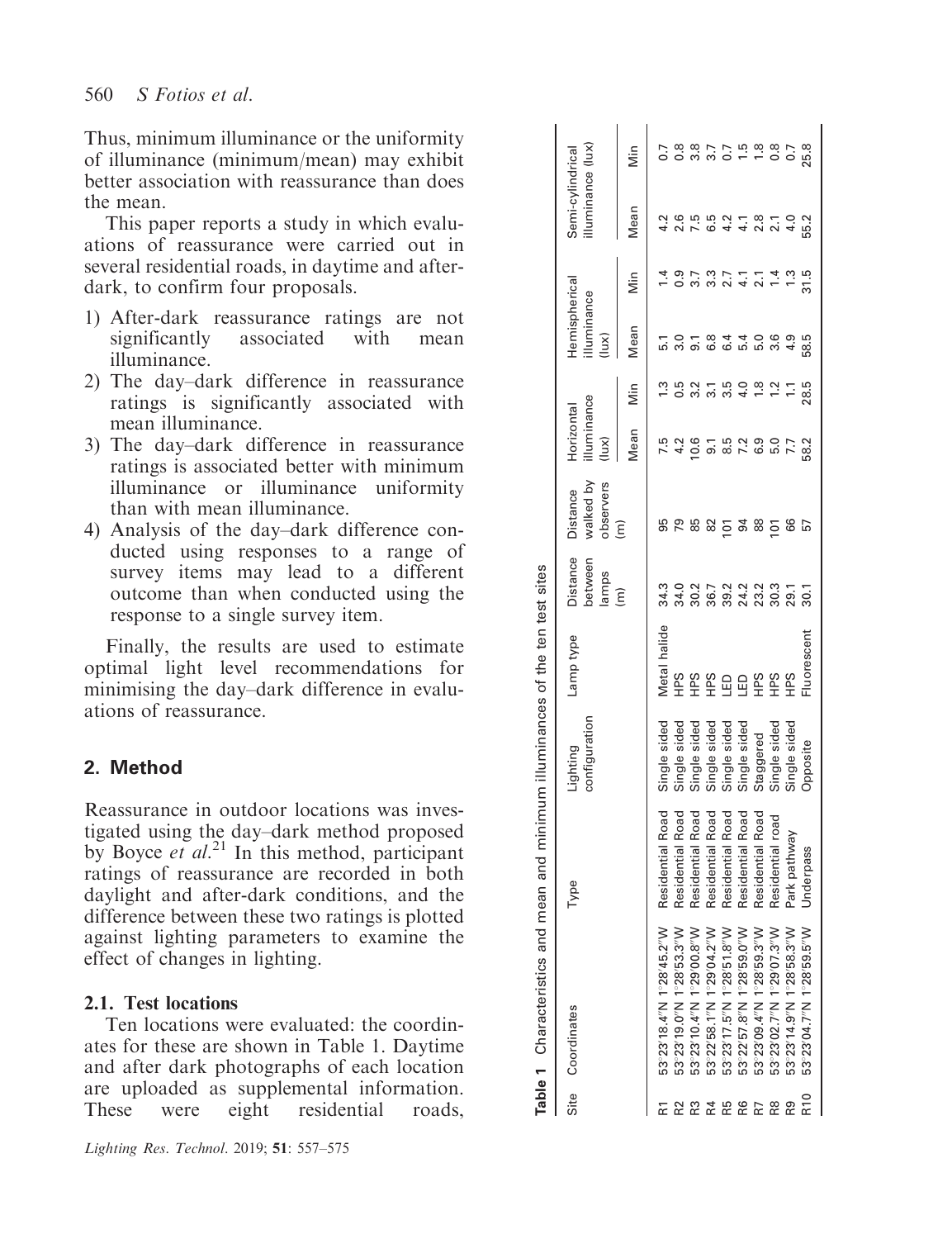a pedestrian underpass and a pathway through a park, all located in an urban residential area of Sheffield, UK, near the university campus. For convenience, all ten locations are referred to hereafter as roads (R1 to R10). Road lighting in these locations was provided by a range of sources – highpressure sodium (HPS), metal halide (MH), LED arrays and fluorescent (Table 1). While we may expect changes in lamp spectrum to affect evaluations of reassurance<sup>33</sup> that is likely to be a smaller effect than found with changes in the illuminance and is not examined in this paper.

The road lighting was single-sided in eight locations except for R7 in which the lamps were staggered. The underpass (R10) was lit on both sides. In R3 there was some illumination from external lighting on buildings on the far side of the road to where the evaluation sheets were filled in.

### 2.2. Light measurement

Three photometric values were recorded; horizontal illuminance, hemispherical illuminance and semi-cylindrical illuminance. The meters were mounted on a trolley and connected to a data logger (HOBO 4-channel analogue logger, UX120-006M). The three illuminances were recorded using separate photometers (Hagner E4-X) with detectors SD11 and SD10 used for measuring semicylindrical and hemispherical illuminance respectively. The semi-cylindrical illuminance sensor was mounted on a post so that it measured illuminance in the vertical plane at a height of 1500 mm above floor level, based on guidance in BS EN  $13201-3:2015$ <sup>30</sup> and facing parallel with a pedestrian's direction of travel on the path. The horizontal and hemispherical sensors were placed flat, in the horizontal plane, and were 150 mm above floor level. In accordance with the manufacturer's instructions, readings for the semicylindrical and hemi-spherical illuminances were multiplied by detector correction values

of 1.961 (semi-cylindrical) and 0.882 (hemispherical). A GPS device was used simultaneously to mark both location and time of measurements and one wheel of the trailer was connected to an odometer to measure distance travelled.

With this apparatus, the illuminance was recorded for ten evenly spaced locations between the two lamp posts of each test location. For the eight roads (R1 to R8), these measurements were taken along the centre of the footpaths on both sides of the road, giving 20 measurement points; for the park pathway and the underpass, only a single row of measurements along the centre of the pathway were recorded, giving 10 measurement points.

Light measurements were carried out afterdark on two occasions, 13 and 20 March 2017, with both sets of measurements commencing at 19:00 (sunset on these dates occurred at 18:07 and 18:20, respectively). Both evenings were cloudy; the first evening remained dry but on the second evening it was raining. Plotting the measurements from the first evening against those recorded on the second evening across all ten streets suggested linear determination or  $r^2 = 0.95$  (horizontal illuminance),  $r^2 = 0.96$  (hemispherical illuminance), and  $r^2 = 0.94$  (semi-cylindrical illuminance)  $(N = 180$  in all three cases). This suggests a good degree of consistency between the two sets of measurements. The mean ratio (evening 1/evening 2) of horizontal illuminances recorded at the 180 measurement points is 0.99 (std. dev.  $= 0.36$ ;  $N = 176$ , 4 outliers excluded) which suggests readings on the second evening were  $1\%$  lower than those on the first evening. It was therefore decided to use the mean of the two measurements taken at each measurement point as the best estimate for that location.

For each measurement point on a road, an average was found for the measurements taken on the two separate evenings. The mean and minimum of these 20 measures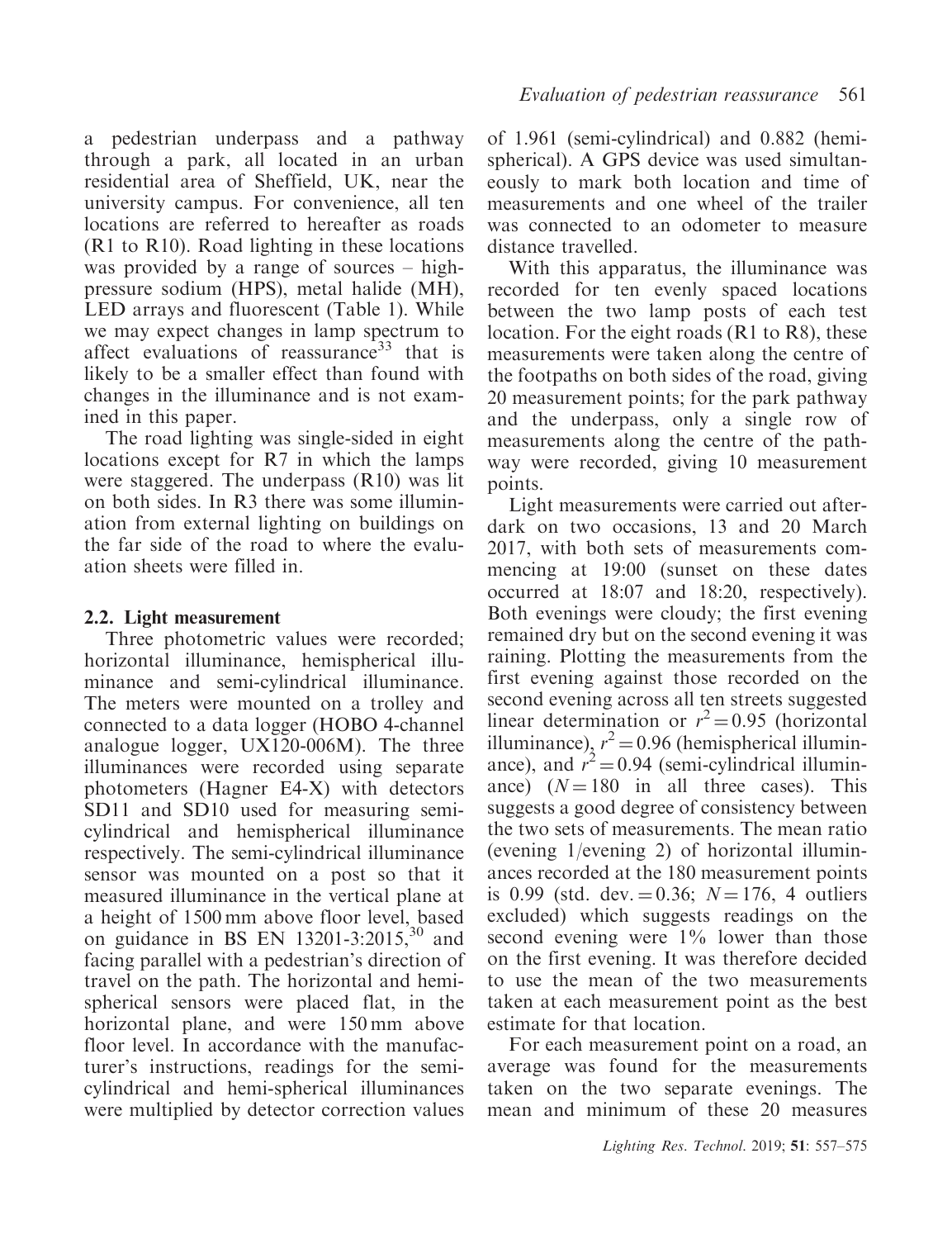of illuminance (or ten measurements in R9 and R10) are shown in Table 1. Road lighting guidance tends to specify the average illuminance but without stating whether that should be the mean or median. We therefore used the mean following definition of average luminance in one source as the arithmetic mean.<sup>30</sup>

The three measures of illuminance were all highly correlated (horizontal vs. hemispherical illuminance,  $r^2 = 0.93$ ; horizontal vs. semi-cylindrical illuminance,  $r^2 = 0.83$ ; hemispherical vs. semi-cylindrical illuminance,  $r^2 = 0.84$ ) considering the mean value for each location (R10 excluded, because the extreme mean illuminance of this location led to high  $r^2$  values, 0.99 in each pair). A high degree of correlation is also revealed if the analysis is performed using the 180 individual measurement locations (horizontal vs. hemispherical illuminance,  $r^2 = 0.95$ ; horizontal vs semi-cylindrical illuminance,  $r^2 = 0.87$ ; hemispherical vs. semi-cylindrical illuminance,  $r^2$  = 0.96). Given this degree of similarity, as was also found by Boyce *et al.*, we use here only horizontal illuminance as the metric for light quantity.

### 2.3. Questionnaire design

Questionnaires were used to evaluate each location (see Figures A1 and A2 in the Appendix). Fear of crime is defined as a perception of risk that produces an emotional response and results in avoidance or protective behaviours.25,26,34,35 These aspects of fear of crime are dependent on and influence each other.35,36 Asking how safe or worried someone feels taps into the perceptual facet but does not capture the emotional or behavioural effects. Using multiple questions instead of relying solely on one item provides a better measure of the fear of crime–reassurance spectrum and also minimises random error resulting from participants' interpretations of the rating scale items.

In addition to perceptual, emotional and behavioural aspects, reassurance also has contextual and environmental aspects, of which lighting is part of the latter. The questionnaire was designed to evaluate these elements within the time constraint of a field survey requiring repeated evaluations in a single test session. For daytime surveys, there were ten questions. There were four questions relating to the 'self' addressing the three layers of reassurance: cognitive *('How risky do you* think it would be to walk alone here at night?', 'How safe do you think this street is?'), emotional ('How anxious do you feel when walking down this street?") and behavioural ('I would rather avoid this street if I could'). The question 'How safe do you think this street is?' is similar to that used by Boyce *et al.* (how safe the subject thought it would be to walk alone in the parking lot) although they used a 7-point response scale. There were five further questions regarding environmental and contextual aspects ('I can see clearly around me,' 'Apart from the researcher and any other participants, there are lots of other people on the street,' 'This street is kept in good condition,' 'I can see a lot of litter and rubbish on this street,' 'How familiar are you with this particular street?'). To these a supplementary question was added to check attentiveness (see below). For the after-dark version, a further five questions regarding road lighting were added (see below). Responses to all questions were captured using 6-point scales.

### 2.3.1. Imagined after-dark evaluation

In some studies,  $13,37-39$  respondents were asked to evaluate perceived safety in a laboratory setting rather than being in the real location at the time-of-day to which the evaluation pertains. In the study by Mason et al.<sup>3</sup> for example, response data were collected through interviews within the home of the respondent. Asking how safe the person would feel walking alone around the neighbourhood after-dark requires imagining being outside in the neighbourhood afterdark. An environment may be evaluated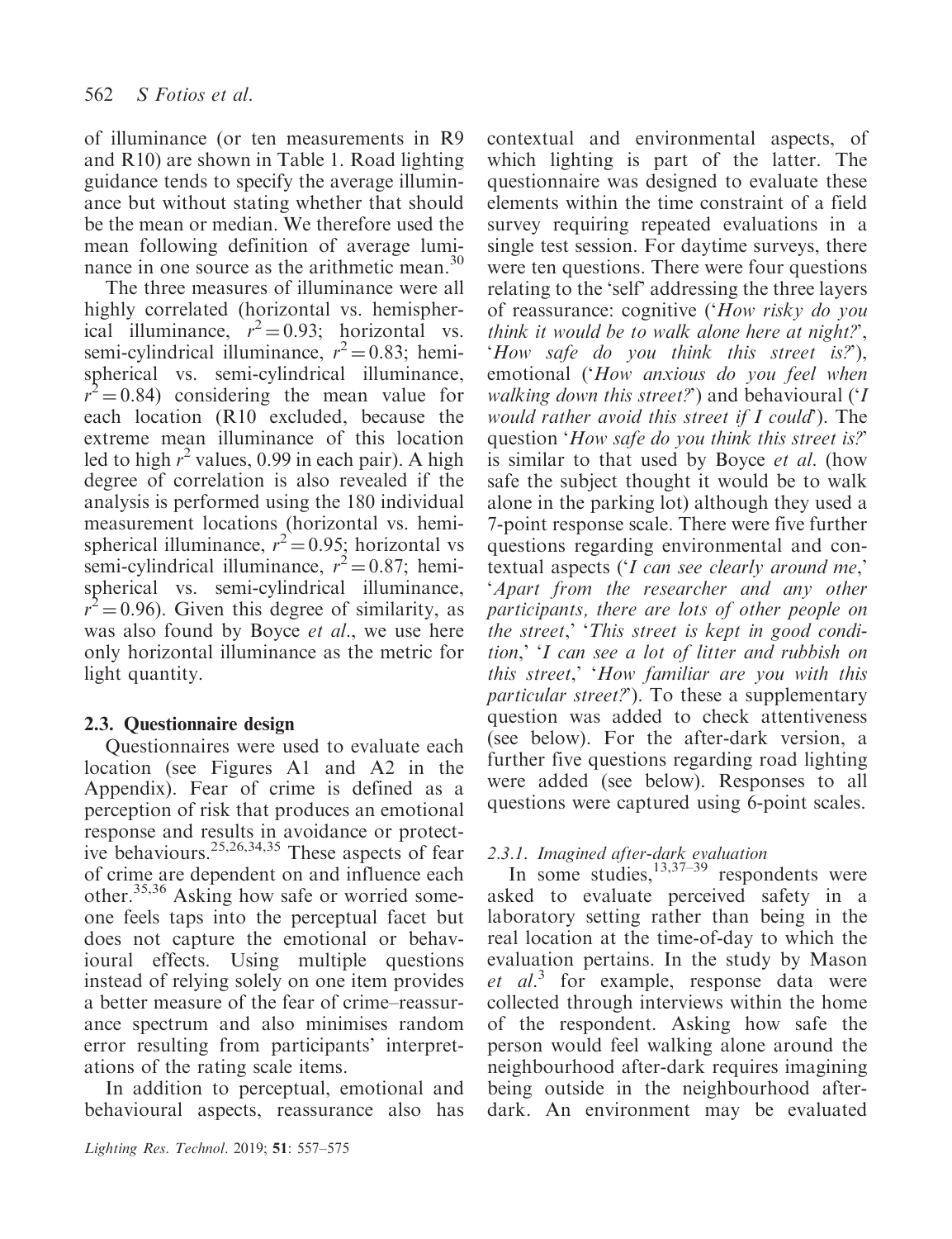differently depending on whether the observer is viewing it through imagery or experiencing it in the real world, even if the images are made as realistic as possible.<sup>40</sup>

One question in the current survey asked: How risky do you think it would be to walk alone here at night?  $(1 = Not at all risky to$  $6 = \text{Very}$  risky), with identical questions being used in the daytime and after-dark versions of the questionnaire. While the after-dark evaluation could be based on direct experience, the daytime evaluation would require an imagination of the likely perception of risk after dark. When an item is evaluated by memory, it tends to be remembered as weaker or lower (e.g. less bright) than the original experience.<sup>41</sup> This was demonstrated in one study where stimuli were recalled as being darker with successive evaluation than with simultaneous evaluation. $42$  The risk at night question was therefore included to provide some measure of internal validation. It was predicted that daytime ratings of after-dark risk would suggest greater risk than those provided after dark.

#### 2.3.2. Attentiveness

A question was included to check test participants' attention. This is a so-called bogus question for which the response should be predictable and not affected by the test locations.<sup>43</sup> One bogus question was included within each questionnaire, drawn from a pool

of sixteen questions (Figure 1). Questionnaires were identical for all survey locations and for day and after-dark other than the additional questions included in the after-dark version. The one change was the choice of bogus question.

#### 2.3.3. Lighting after dark

Five questions were added to the after-dark version of the questionnaire. In response to the question 'The lighting on this street is..,' there were four semantic differential rating scales: bad-good, bright-dark, glaring-not glaring and unevenly spread (patchy)-evenly spread (uniform). The final question asked 'Overall, how satisfied are you with the lighting on this street?' with a very dissatisfied-very satisfied response scale. These lighting questions also employed a 6-point response scale and were always located after the reassurance questions on the questionnaire. The responses to these questions are not analysed in this paper.

#### 2.4. Sample

Twenty four participants were recruited for the experiment. This sample size was determined through analysis of the sample sizes used in previous studies that have found a significant effect of road lighting on reassurance, and the resultant effect sizes where these could be estimated.<sup>13,21,44,45</sup> Following Boyce et  $al$ ,<sup>21</sup> a repeated measures design was used

| I was born after 1879                              | I have visited every country in the world |
|----------------------------------------------------|-------------------------------------------|
| I shower more than once a month                    | I always walk barefoot in the street      |
| I have never been to other planets                 | I have never seen water                   |
| I own a pen                                        | I speak 35 different languages            |
| I am wearing clothes                               | I eat cauliflower every day               |
| I usually sleep more than one hour per night       | I never had a cold                        |
| I have watched a film at least once in the last 10 | I personally met Shakespeare              |
| vears                                              | I have never been to Sheffield            |
|                                                    | I know how to read                        |

Figure 1 The pool of 16 bogus questions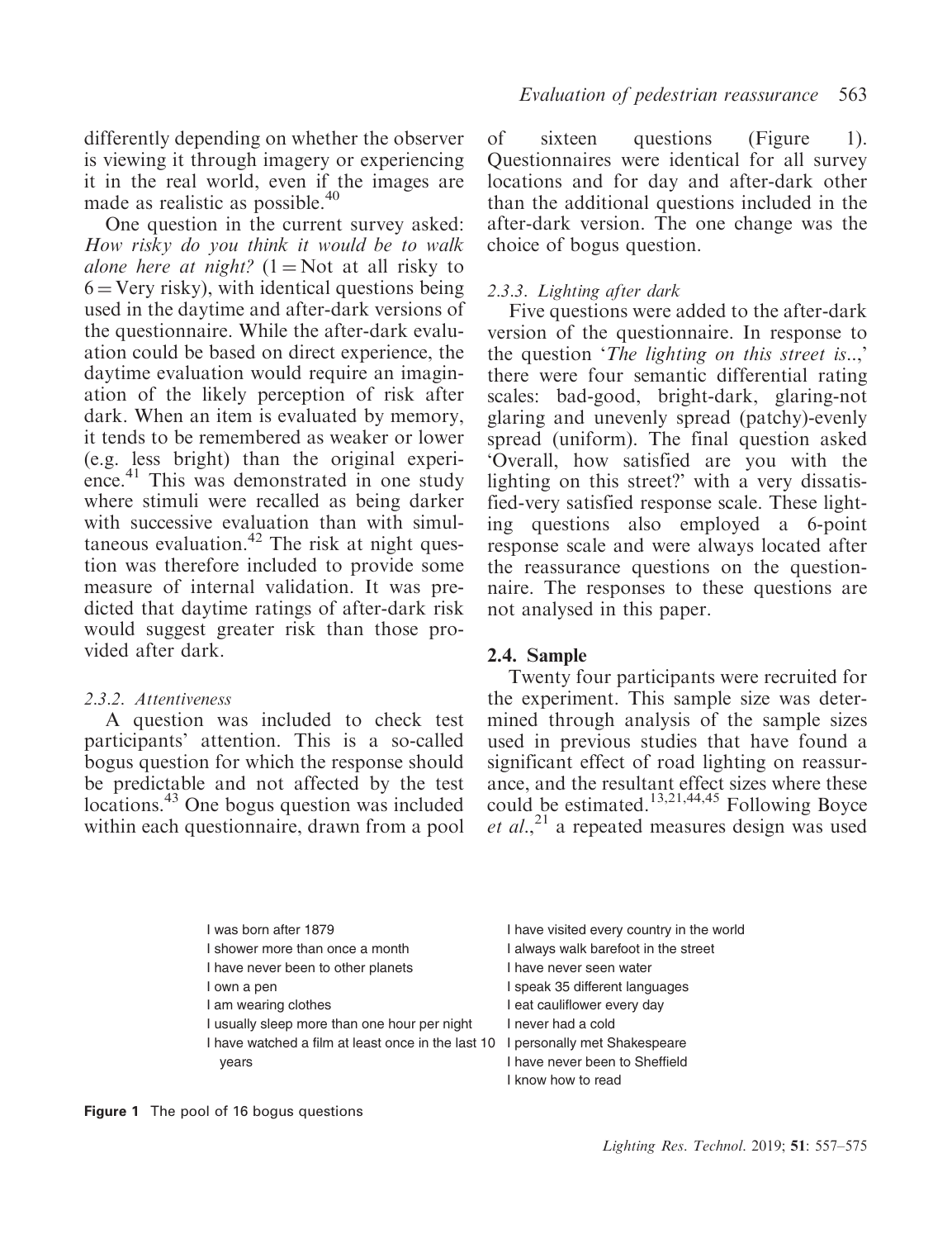in which all participants provided ratings on all streets, during daylight and after-dark. Using a repeated measures design a sample of 24 participants can reveal a difference between the ten locations (in terms of the difference in day–dark ratings) with an effect size of 0.18 (Cohen's f). This assumes an alpha of 0.05 and a power of 0.8, using a repeated-measures ANOVA. This is categorised as a medium effect size, based on Cohen's definitions.<sup>46</sup>

The 24 participants were aged between 18 and 38 years, with a mean age of 24 years, and included an equal balance of males and females. The state of participants' vision was self-reported in the consent to participate form. Five wore corrective lenses for far tasks, three for near tasks, three for near and distant tasks, and 13 did not use corrective lenses. This sample was recruited through the University of Sheffield's volunteer mailing list and each participant was reimbursed a small fee for their time and participation.

### 2.5. Procedure

The 24 participants were divided into four groups of six, with each group being taken to the ten locations together. The day–dark order (i.e. whether the daytime or after dark evaluation was carried out first) and the location order (i.e. forward or reverse route directions) were counterbalanced across these four groups. The day and after-dark sessions were always separated by at least one day, up to a maximum of eight days due to either logistical matters or adverse weather conditions. The tests were conducted between the 18 and 30 November 2016. The typical starting time for the daytime sessions was 10.30 am and for the after-dark sessions approximately 4.45 pm, following a sunset time of approximately 4 pm. A test session took approximately 2 hours.

At each location the evaluation point was close to a lamp post. Before completing the questionnaire the test participants were asked to walk a set distance (Table 1), usually between the two lamp poles used for the lighting measurements, then cross and walk back to the evaluation point. They were asked to face towards this same area when responding to the questions. The timing of each participant in the group was staggered by approximately 15 seconds so that they walked this route alone.

### 3. Results

The recorded data (rating responses) are uploaded as supplementary data to this paper. For analysis the rating scores for three questions were reversed so that a larger value on all questions represented a safer or more positive evaluation: I can see a lot of litter and rubbish on this street; I would rather avoid this street if I could; and How risky do you think it would be to walk alone here at night?

The responses were collected in ten roads. Of these, two (R9 and R10) were different environments to the remaining eight, being a park path and an underpass, rather than footpaths alongside a residential road. The underpass (R10) has higher illuminance than the other locations. Furthermore, being a semi-enclosed location, in daytime the underpass was relatively dim compared to the other nine locations, and the evaluations resulted in a day–dark difference of less than zero. We therefore carried out two analyses in parallel, one in which all ten locations were included and one in which only the eight roads were included; these analyses are labelled below as  $N = 10$  and  $N = 8$ respectively.

Analyses of participants' responses using graphical and statistical techniques suggested that they were drawn from a normally distributed population. The mean (and minimum) illuminances of the ten roads were not suggested to be drawn from a normally distributed population and hence analyses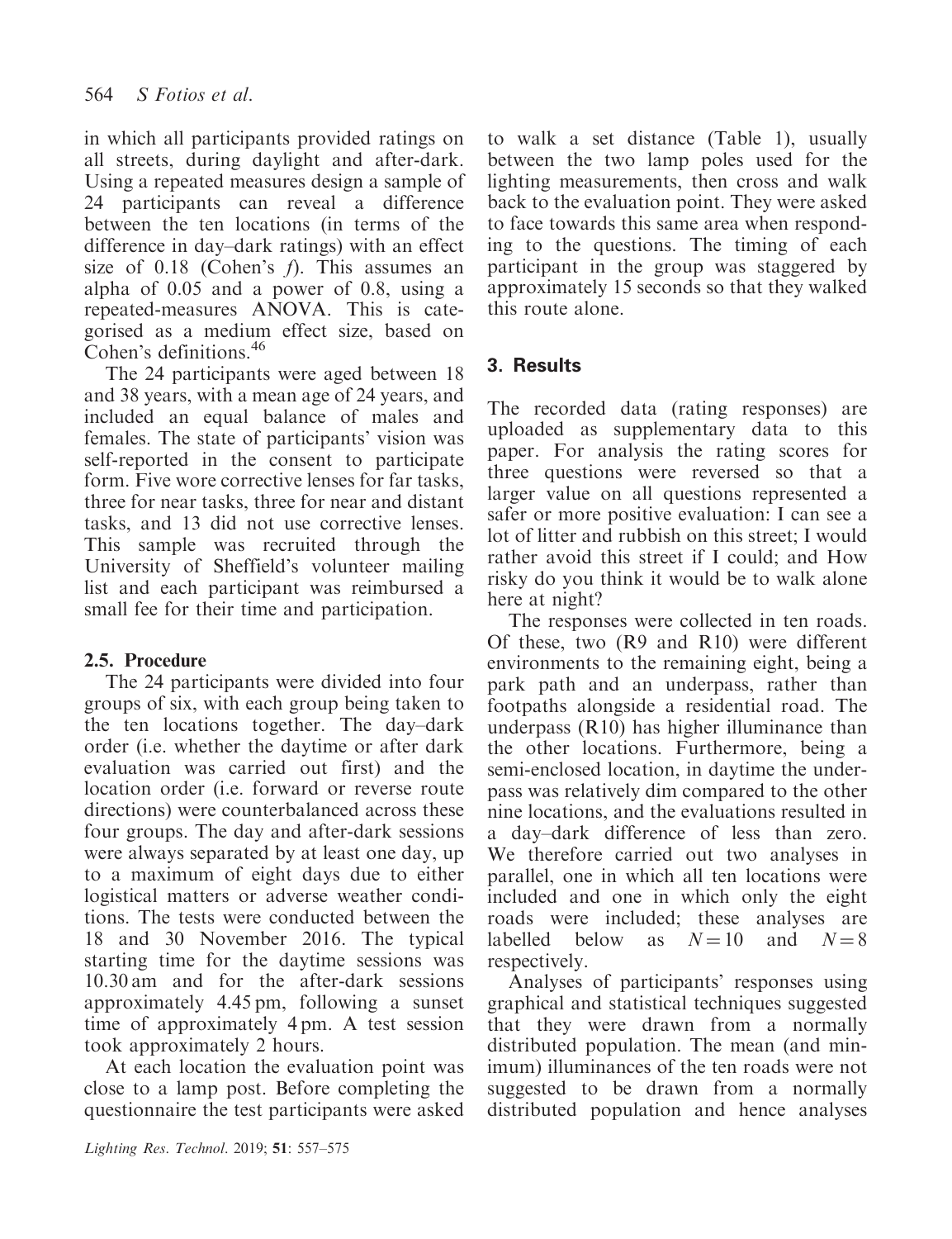including these data were carried out using non-parametric techniques.

#### 3.1. Attentive responding

Two steps were included in the procedure to examine attentive responding.

A bogus question was included to confirm attention. The bogus questions had a correct response and thus incorrect responses would indicate a lack of attention and thus raise concern about the validity of other responses. It was found that 99% of responses to the bogus question were correct: This suggests respondents were giving attention to the questions. The 1% of incorrect answers corresponded to unexpected personal characteristics, such as cultural diversity and eating habits.

Participants responded to the question 'How risky do you think it would be to walk alone here at night?' in both their daytime and after-dark sessions. In the daytime session, this therefore required a response based on an imagining of the environment after-dark. Following reverse coding of all responses, so that a higher rating indicated it being less risky to walk alone at night, mean ratings were calculated for each participant across all 10 roads combined. These data were normally distributed, and a paired-sample t-test suggested ratings were significantly lower in the daytime session  $(mean = 3.53)$  compared with the after-dark session (mean  $= 3.78$ ,  $p = 0.009$ ). This suggests participants may have perceived the risk of walking alone at night to be higher when they were imagining this situation but viewing the street in daylight, compared with when they were physically present on the street at night. In turn, this suggests participants accurately read the questionnaire in the daytime session, responding appropriately by imagining the street when after-dark. Were this not the case, we would expect ratings to have been higher on the daytime session for this question than on the after-dark session.

Table 2 Degree of linear correlation between illuminance metrics and the mean after-dark ratings for three of the questionnaire items evaluating reassurance

| Question       |                     | illuminance |                     | Correlation with horizontal |                     |        |
|----------------|---------------------|-------------|---------------------|-----------------------------|---------------------|--------|
|                | Mean                |             | Minimum             |                             | Uniformity          |        |
|                | $\rho^{\mathsf{a}}$ | р           | $\rho^{\mathsf{a}}$ | р                           | $\rho^{\mathsf{a}}$ | р      |
| $N = 10$ roads |                     |             |                     |                             |                     |        |
| Safe           | 0.30                | 0.39        | 0.69                | 0.03                        | 0.79                | < 0.01 |
| Anxious        | 0.41                | 0.25        | 0.68                | 0.04                        | 0.81                | < 0.01 |
| Avoid          | 0.22                | 0.53        | 0.58                | 0.08                        | 0.67                | 0.03   |
| $N=8$ roads    |                     |             |                     |                             |                     |        |
| Safe           | 0.49                | 0.22        | 0.90                | < 0.01                      | 0.92                | < 0.01 |
| Anxious        | 0.52                | 0.20        | 0.90                | < 0.01                      | 0.98                | < 0.01 |
| Avoid          | 0.48                | 0.24        | 0.95                | < 0.01                      | 0.93                | < 0.01 |

a Spearman's Rho.

Safe: How safe do you think this street is?

Anxious: How anxious do you feel when walking down this street?

Avoid: I would rather avoid this street if I could

#### 3.2. After-dark results

Table 2 shows the degree of linear correlation between horizontal illuminance and the after-dark rating for three questions closely associated with reassurance. This was assessed using Spearman's Rank coefficient as the lighting data were not normally distributed. We report in Table 2 the linear correlation because this displayed a better, or at least equal, degree of correlation than did a logarithmic relationship. These data do not suggest a significant correlation between mean illuminance and after-dark ratings of reassurance. There is, however, a significant correlation between these after dark ratings and either minimum illuminance or illuminance uniformity. Higher minimum illuminance or higher uniformity leads toward higher ratings of reassurance.

#### 3.3. Day–Dark analysis: Safety

Following Boyce et  $al$ ,<sup>21</sup> we first explored the day–dark difference as computed from responses to a single question; How safe do you think this street is? Figures 2 to 4 show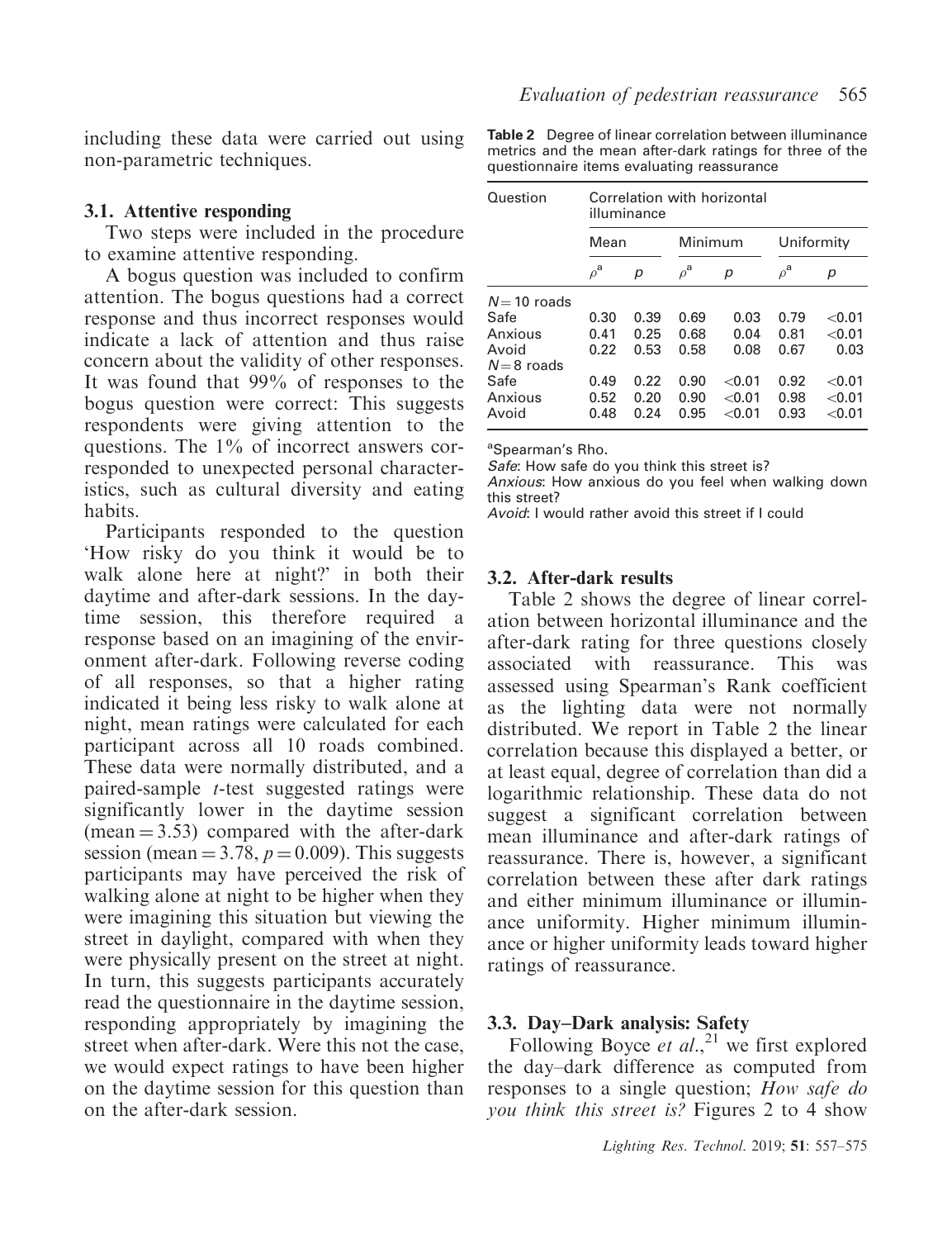

Figure 2 Day-dark difference of safety ratings plotted against mean horizontal illuminance, for  $N = 8$  and  $N = 10$ roads. Regression lines use logarithmic function



Figure 3 Day-dark difference of safety ratings plotted against minimum Illuminance, for  $N = 8$  and  $N = 10$  roads. Regression lines use logarithmic function

mean day–dark differences for this question plotted against mean, minimum and uniformity of horizontal illuminance. The trends were well explained by a logarithmic function (Table 3).

Considering all ten locations  $(N = 10)$ , minimum illuminance and uniformity offer stronger association with the day–dark difference than does mean illuminance. Considering only the eight road locations  $(N = 8)$  the association between mean illuminance and the day–dark difference is now





Figure 4 Day-dark difference of safety ratings plotted against uniformity of horizontal illuminance for  $N = 8$  and  $N = 10$  roads. Regression lines use logarithmic function

Table 3 Goodness of fit of logarithmic function to explain the day–dark difference of safety ratings plotted against mean, minimum and uniformity of horizontal illuminance

| Illuminance                   | $N = 10$ roads       |                             | $N=8$ roads          |                         |
|-------------------------------|----------------------|-----------------------------|----------------------|-------------------------|
| measure                       |                      | p-value                     |                      | p-value                 |
| Mean<br>Minimum<br>Uniformity | 0.56<br>0.79<br>0.71 | 0.013<br>$<$ 0.001<br>0.002 | 0.78<br>0.82<br>0.61 | 0.004<br>0.002<br>0.022 |

stronger ( $r^2 = 0.78$ ) than with the ten locations  $(r^2 = 0.56)$ . Minimum illuminance exhibits an association with the day–dark difference that is slightly greater than that of mean illuminance, and both are stronger than association with uniformity.

With mean illuminance, the two analyses  $(N = 8$  and  $N = 10$ ) suggest different relationships between lighting and reassurance, in other words, it is a different relationship in different types of location. Minimum illuminance (Figure 3) and uniformity (Figure 4) appear to be more robust to changes in the location sample, with greater similarity between the trend lines for the  $N = 10$  and  $N = 8$  analyses.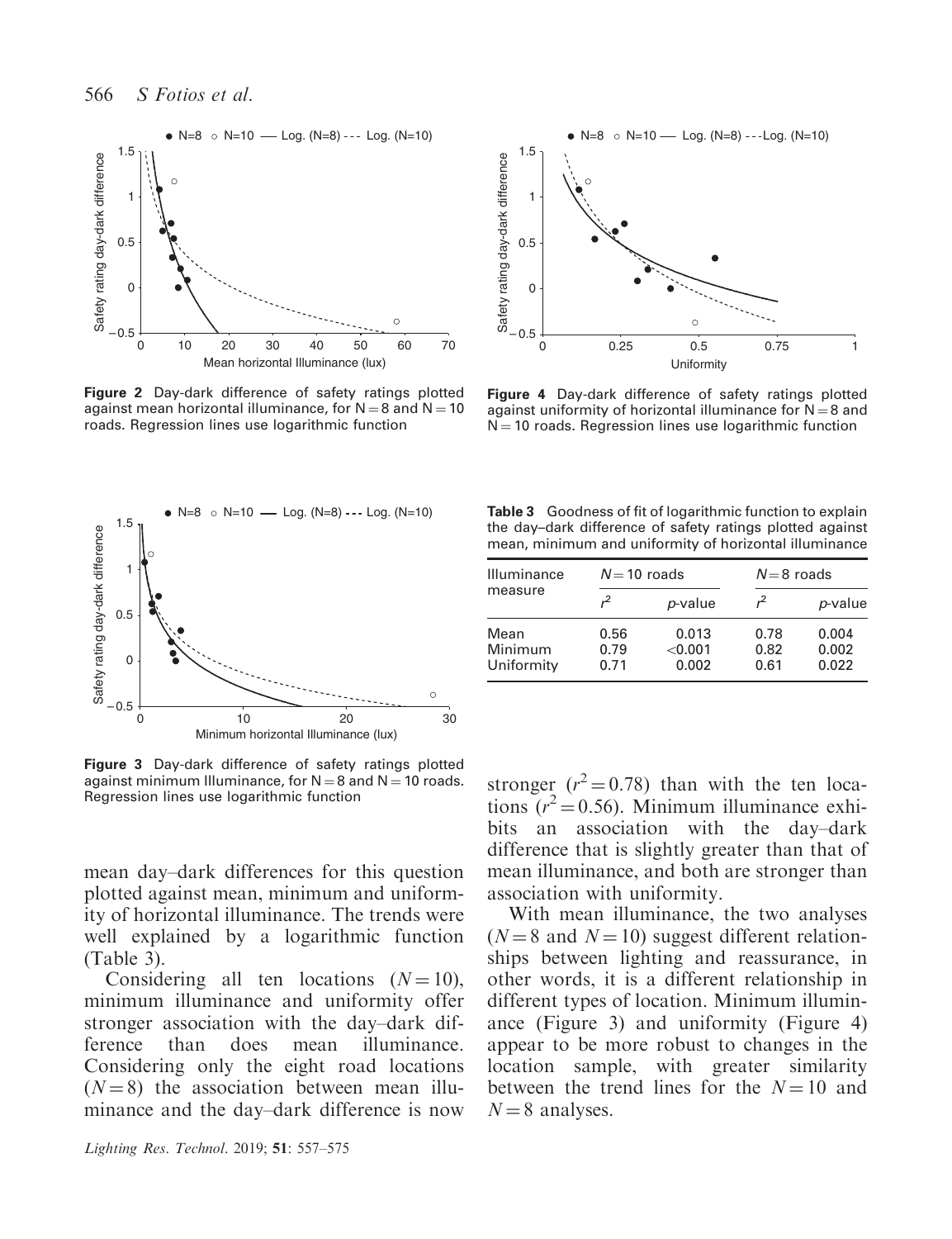### 3.4. Day–Dark analysis: Composite rating

The analysis was repeated but collating responses to multiple survey questions. These were responses to eight questions, excluding responses to the two internal validation questions (the bogus question, and 'How risky do you think it would be to walk alone here at night?') and excluding also responses to the lighting evaluation questions.

A principal components analysis (PCA) was used to explore grouping and generate a composite rating of reassurance. It selects and summarises the sample into components, which explain the maximum variance per item.<sup>47</sup> Due to this, and to allow comparison with the day–dark analysis based on the safety question only, the PCA was carried out on the database of day–dark differences.

It was anticipated that the questionnaire would reveal two components, one being individual aspects of reassurance (perceptual, emotional and behavioural aspects) and the other being contextual and environmental aspects. Therefore, no rotation solution was applied. In this analysis we are concerned primarily with the first of these, how lighting influences the individual aspects of reassurance.

The Kaiser–Meyer–Olkin (KMO) test suggests that the sample is sufficient for a PCA analysis since the resultant value  $(KMO = 0.72)$  is greater than 0.70.<sup>47</sup> The input to this PCA were the difference in ratings between day and dark test sessions for each participant on each street. This resulted in 240 data values for each question (24 participants  $\times$  10 streets). This approach resulted in the use of repeated-measures data within the PCA. This is acceptable based on previous work,<sup>48</sup> and because the PCA is used for exploratory rather than inferential purposes.

Two components were extracted from the data. The present work only considers the first of the extracted components as this is interpreted as relating to the concept of reassurance. In this perspective, the component loadings that were  $> 0.4$ , and thus weightier for the reassurance construct, were street avoidance (0.796), to feel anxious  $(0.776)$ , to feel safe  $(0.767)$ , to see clearly (0.624) and good condition of the street (0.409) (Table 4).

Component scores for each question were calculated using the regression method.<sup>49</sup> These scores were used to weight the survey response data to establish a composite reassurance score. We included here the responses to all eight questions, following Field et al.<sup>50</sup> Note, however, that those items not suggested to belong to the reassurance component (loading $< 0.4$ ) have a relatively low component score and therefore contributed little to the composite reassurance score.

For each participant on each road a composite reassurance score was calculated by weighting (using the component scores of Table 4) the day–dark differences for each rating item and summating these weighted values. These scores were averaged per test location. A smaller composite score indicates a smaller day–dark difference in reassurance,

Table 4 Component matrix extracted using principal component analysis and component scores

| Survey question                                                                                               | Component<br>loading | Component<br>score |
|---------------------------------------------------------------------------------------------------------------|----------------------|--------------------|
| I would rather avoid this<br>street if I could                                                                | 0.796                | 0.329              |
| How anxious do you feel<br>when walking down this<br>street?                                                  | 0.776                | 0.321              |
| How safe do you think this<br>street is?                                                                      | 0.767                | 0.318              |
| I can see clearly around me                                                                                   | 0.624                | 0.258              |
| This street is kept in good<br>condition                                                                      | 0.409                | 0.169              |
| Apart from the researcher<br>and any other partici-<br>pants, there are lots of<br>other people on the street | 0.164                | 0.068              |
| How familiar are you with<br>this particular street?                                                          | 0.088                | 0.037              |
| I can see a lot of litter and<br>rubbish on this street                                                       | 0.004                | 0.002              |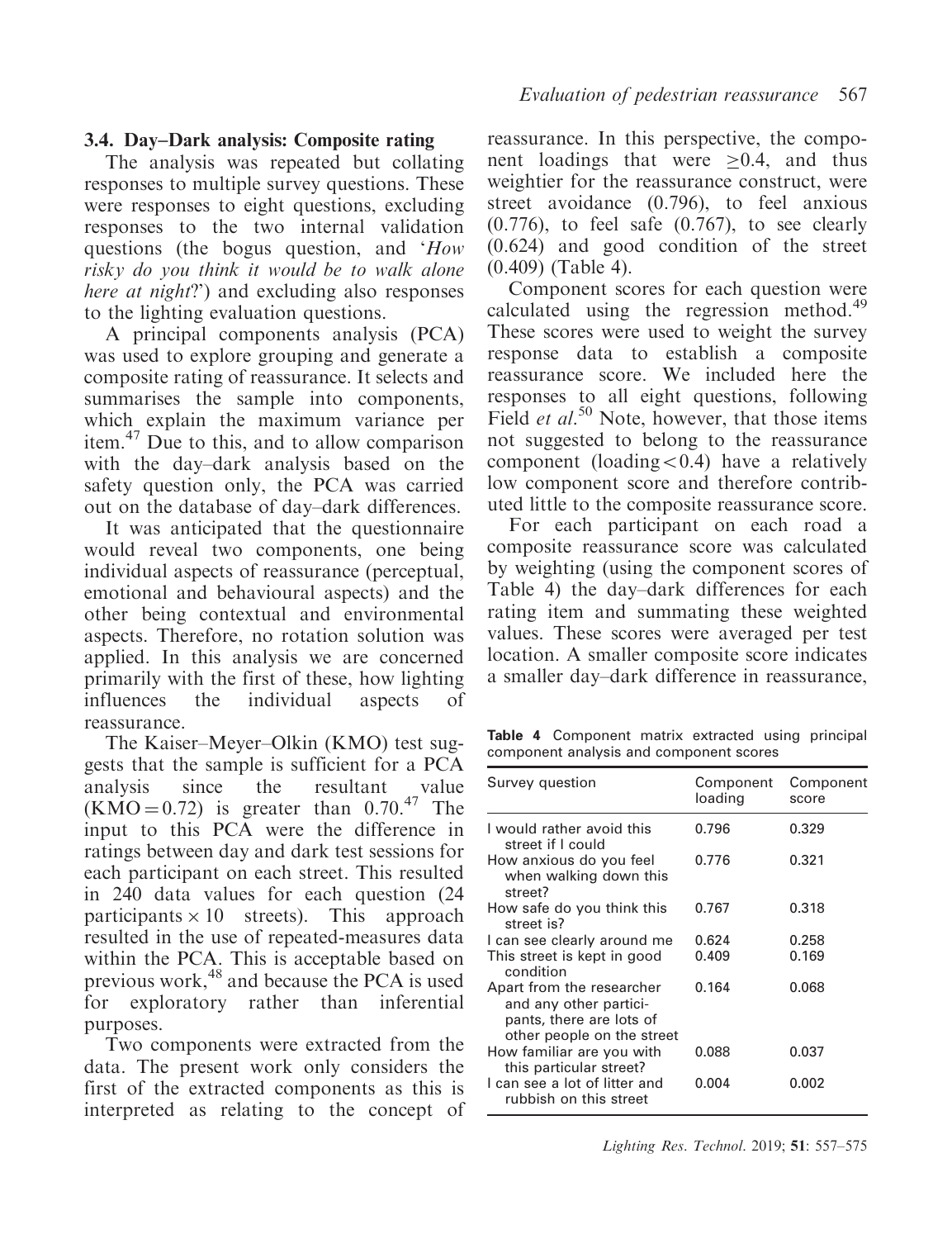and thus a better effect of lighting. A positive score indicates higher reassurance in daytime than after dark; a negative score indicates higher reassurance after dark than in daytime (in the current data, this was revealed only for the underpass, R10). Using this approach, the minimum and maximum possible composite score is  $\pm 7.51$  assuming the most extreme day–dark difference  $(\pm 5)$  for all eight questions. Table 5 shows the mean composite score and its standard deviation thus determined for each road. The range of differences is important when interpreting the meaning of a given unit of difference. This score was

Table 5 Mean composite reassurance day-dark difference scores

| Location | Composite<br>score |          | score   | Transformed composite |
|----------|--------------------|----------|---------|-----------------------|
|          | Mean               | Std dev. | Mean    | Std dev.              |
| Road 1   | 0.94               | 1.05     | 0.62    | 0.70                  |
| Road 2   | 2.12               | 1.17     | 1.41    | 0.78                  |
| Road 3   | 0.56               | 0.96     | 0.37    | 0.64                  |
| Road 4   | 0.25               | 0.93     | 0.17    | 0.62                  |
| Road 5   | 0.15               | 0.86     | 0.10    | 0.57                  |
| Road 6   | 0.11               | 0.86     | 0.07    | 0.57                  |
| Road 7   | 1.23               | 1.02     | 0.82    | 0.68                  |
| Road 8   | 1.13               | 1.10     | 0.75    | 0.73                  |
| Road 9   | 1.85               | 1.38     | 1.23    | 0.92                  |
| Road 10  | $-0.60$            | 1.21     | $-0.40$ | 0.81                  |



Figure 5 Composite transformed scores plotted against mean horizontal illuminance in 10 test locations and 8 test locations. Regression lines use logarithmic function

therefore transformed to a scale of  $-5$  to  $+5$ to match the theoretical range of differences available using the original response scale items (transformed composite score in Table 5).

Figures 5 to 7 show mean day–dark differences for the transformed composite reassurance score plotted against mean and minimum illuminance and uniformity. The trends were well explained by a logarithmic function (Table 6). For both analyses  $(N = 10)$ 



Figure 6 Composite transformed scores plotted against minimum horizontal illuminance in 10 test locations and 8 test locations. Regression lines use logarithmic function



Figure 7 Composite standardised scores plotted against uniformity in 10 test locations and 8 test locations. Regression lines use logarithmic function

Lighting Res. Technol. 2019; 51: 557–575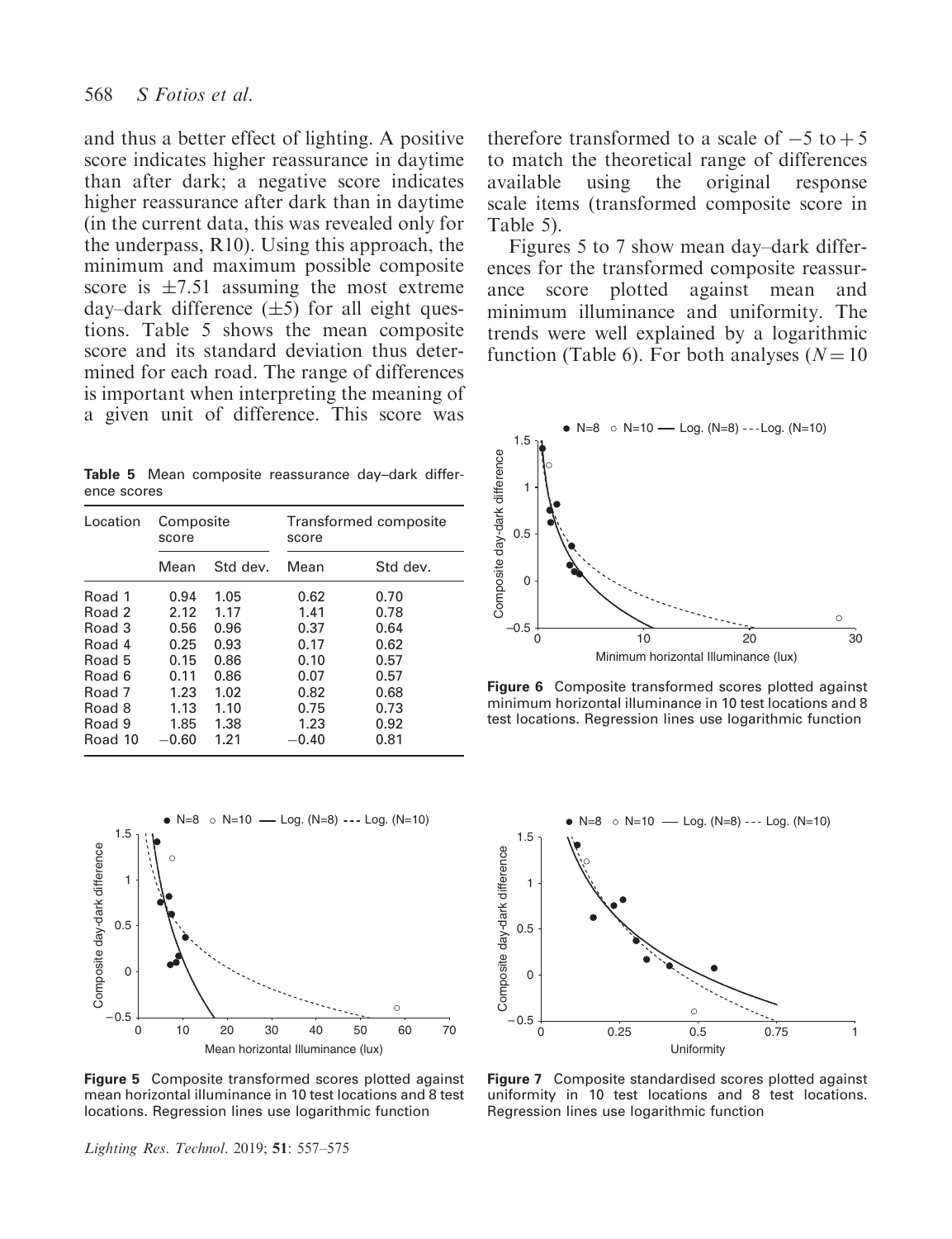and  $N = 8$ ) minimum illuminance and uniformity exhibit a stronger association than does mean illuminance: Minimum illuminance exhibits a slightly stronger association than does uniformity. The graphs again suggest a more robust explanation when using minimum illuminance or uniformity than when using mean illuminance, i.e. a smaller difference between the  $N = 8$  and  $N = 10$  best-fit lines.

#### 3.5. Regression modelling

Using the day–dark difference of either the safety question alone or the composite reassurance score, minimum illuminance and

Table 6 Goodness of fit of logarithmic function to explain composite day–dark difference plotted against mean, minimum and uniformity of horizontal illuminance

| Illuminance                   | $N = 10$ roads       |                               | $N=8$ roads          |                             |
|-------------------------------|----------------------|-------------------------------|----------------------|-----------------------------|
| measure                       | $r^2$                | p-value                       | تىم                  | p-value                     |
| Mean<br>Minimum<br>Uniformity | 0.53<br>0.85<br>0.85 | 0.016<br>< 0.001<br>$<$ 0.001 | 0.63<br>0.91<br>0.82 | 0.018<br>$<$ 0.001<br>0.002 |

uniformity appear to provide a stronger correlation with the reassurance effect of lighting than does mean horizontal illuminance. It was next considered whether some combination of two or more of these metrics would provide a better prediction. This was investigated using a series of multiple regression models and logarithmic values of mean illuminance, minimum illuminance and uniformity.

A forced entry method was used for adding predictors to the regression model,<sup>51</sup> removing any effect of the order in which predictors are added. The results from the multiple regression models are shown in Table 7  $(N = 10)$  and Table 8  $(N = 8)$ . The Akaike information criterion (AIC) was used as a parsimony-adjusted measure of fit, to compare the different models whilst accounting for the model's simplicity in terms of the number of predictors included.<sup>50</sup>

When comparing these models, higher values of the coefficient of determination  $(R<sup>2</sup>)$  and lower values of AIC suggest the better model. For  $N = 10$ , Table 7 indicates that models using any two of the three terms

Table 7 Results from multiple regression models using combinations of mean, minimum and uniformity of horizontal illuminance to predict the transformed composite day-dark difference score of reassurance  $(N = 10)$ 

| Illuminance measure<br>used as predictor | Constant | <b>Beta</b><br>value    | Individual<br>predictor<br>p-value | Model R <sup>2a</sup> | Overall<br>model<br>p-value | AIC     |
|------------------------------------------|----------|-------------------------|------------------------------------|-----------------------|-----------------------------|---------|
| Mean                                     | 1.77     | $-0.57$                 | 0.016                              | 0.54                  | 0.016                       | 14.00   |
| Minimum                                  | 0.92     | $-0.47$                 | < 0.001                            | 0.84                  | < 0.001                     | 3.13    |
| Uniformity                               | $-0.79$  | $-0.99$                 | < 0.001                            | 0.85                  | < 0.001                     | 2.82    |
| $Mean +$<br>Minimum                      | 0.02     | 0.54<br>$-0.79$         | 0.036<br>< 0.001                   | 0.90                  | < 0.001                     | $-1.56$ |
| $Mean +$<br>Uniformity                   | 0.01     | $-0.25$<br>$-0.80$      | 0.041<br>< 0.001                   | 0.90                  | < 0.001                     | $-1.53$ |
| Minimum $+$<br>Uniformity                | 0.01     | $-0.25$<br>$-0.55$      | 0.041<br>0.037                     | 0.90                  | < 0.001                     | $-1.54$ |
| $Mean +$<br>Minimum $+$<br>Uniformity    | 0.04     | 4.02<br>$-4.27$<br>3.50 | 0.829<br>0.819<br>0.852            | 0.88                  | 0.001                       | 0.37    |

<sup>a</sup>Multiple R-squared for models with only one predictor. Adjusted R-squared when more than one predictor included in model.

AIC: Akaike information criterion.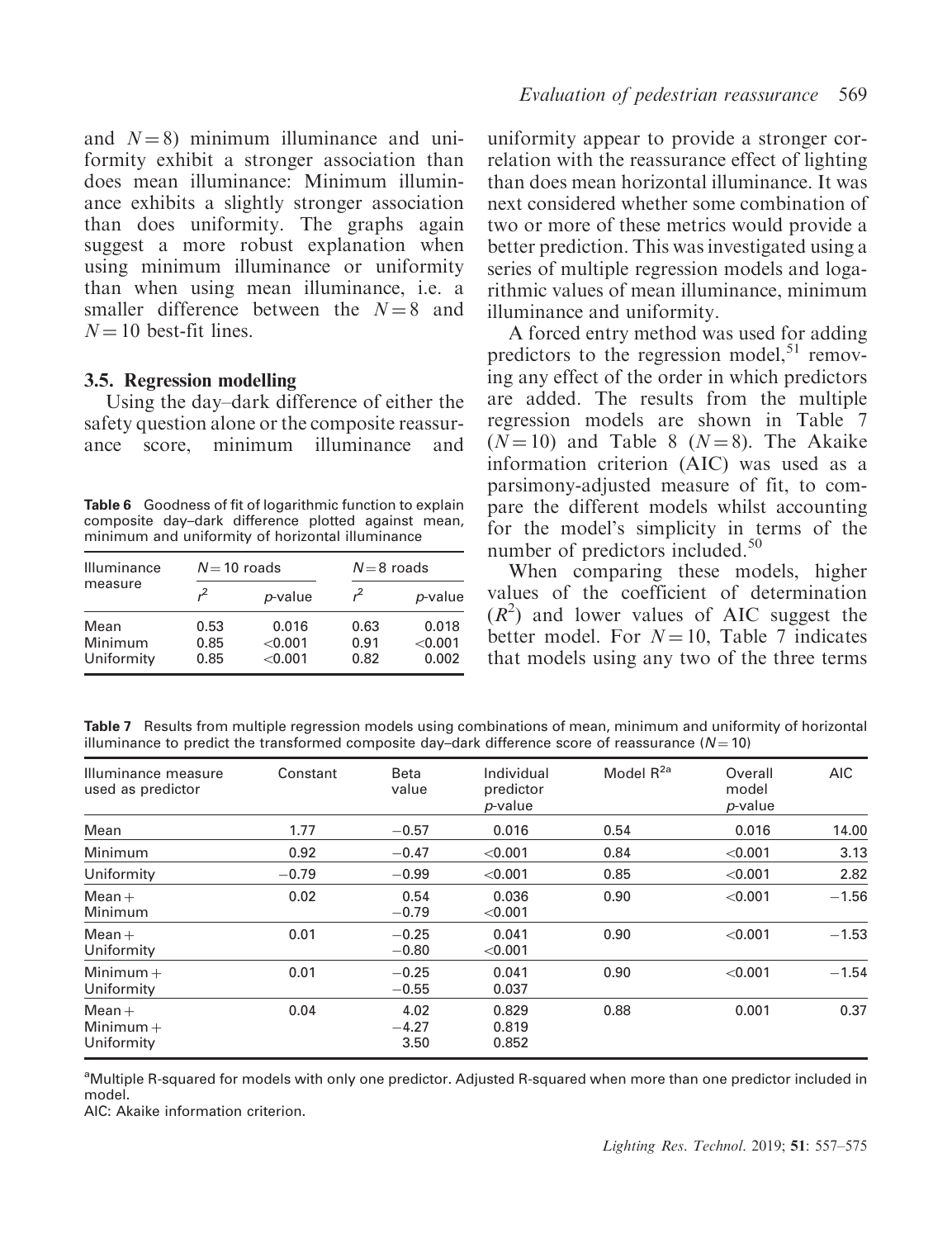#### 570 S Fotios et al.

| Illuminance measure<br>used as predictor | Constant | Beta<br>value              | Individual<br>predictor<br>p-value | Model R <sup>2a</sup> | Overall<br>model<br>p-value | <b>AIC</b> |
|------------------------------------------|----------|----------------------------|------------------------------------|-----------------------|-----------------------------|------------|
| Mean                                     | 2.87     | $-1.19$                    | 0.018                              | 0.63                  | 0.018                       | 7.12       |
| Minimum                                  | 0.93     | $-0.60$                    | < 0.001                            | 0.91                  | < 0.001                     | $-4.00$    |
| Uniformity                               | $-0.56$  | $-0.84$                    | 0.002                              | 0.82                  | 0.002                       | 1.37       |
| $Mean +$<br>Minimum                      | 0.83     | 0.05<br>$-0.62$            | 0.891<br>0.012                     | 0.87                  | 0.003                       | $-2.03$    |
| $Mean +$<br>Uniformity                   | 0.84     | $-0.57$<br>$-0.62$         | 0.077<br>0.011                     | 0.87                  | 0.002                       | $-2.12$    |
| Minimum $+$<br>Uniformity                | 0.82     | $-0.56$<br>$-0.06$         | 0.079<br>0.879                     | 0.87                  | 0.002                       | $-2.04$    |
| $Mean +$<br>Minimum $+$<br>Uniformity    | 1.11     | $-17.0$<br>16.2<br>$-16.9$ | 0.456<br>0.470<br>0.454            | 0.86                  | 0.011                       | $-1.30$    |

Table 8. Results from multiple regression models using combinations of mean, minimum and uniformity of horizontal illuminance to predict the transformed composite day–dark difference score of reassurance ( $N=8$ )

<sup>a</sup>Multiple R-squared for models with only one predictor. Adjusted R-squared when more than one predictor included in model.

AIC: Akaike information criterion.

provide the best fit to the data, although the improvement over consideration of either minimum illuminance or uniformity alone may not be practically significant. There is no benefit to using the three-term model. For  $N = 8$ , the model using only minimum illuminance provides the best fit: the addition of further terms does not offer any improvement in prediction power (Table 8).

Assuming that the ideal model is the simplest which offers the highest prediction power, Tables 7 and 8 suggest minimum illuminance to be a good candidate. There is a small benefit to adding a second term in the  $N = 10$  analysis (Table 7), which may reflect the more diverse range of situations included in that analysis. The resultant models are shown in equations (1) and (2) for  $N = 10$  and  $N = 8$ , respectively.

Composite day – dark difference  
= 
$$
0.92 - 0.47 \ln(E_{min})
$$
 (1)

Composite day – dark difference  
= 
$$
0.93 - 0.60 \ln(E_{min})
$$
 (2)

#### 4. Optimal illuminance

To indicate optimal illuminances, we consider the illuminance associated with day–dark differences of 0.5 and 1.0 units of the composite reassurance score (Table 9). While these are arbitrary limits, there is some relation to behaviour change: Foster et al.<sup>2</sup> found that for every increase of one level on a 5-point Likert scale of perceived safety, there was a significant increase  $(p<0.01)$  in the amount of time spent walking within the neighbourhood (an increase of 10 minutes per week). Given that an objective of road lighting in subsidiary roads is to support pedestrian activity,<sup>52</sup> then giving consideration to walking behaviour is a reasonable approach to determination of optimal characteristics. The values in Table 9 were estimated from two different data samples  $(N = 10$  and  $N = 8$ ) and two different approaches to calculating the day–dark difference (the safety rating alone and the composite score). Despite this, the outcomes are reasonably similar.

A day–dark difference of 0.5 units implies that the after-dark evaluation of reassurance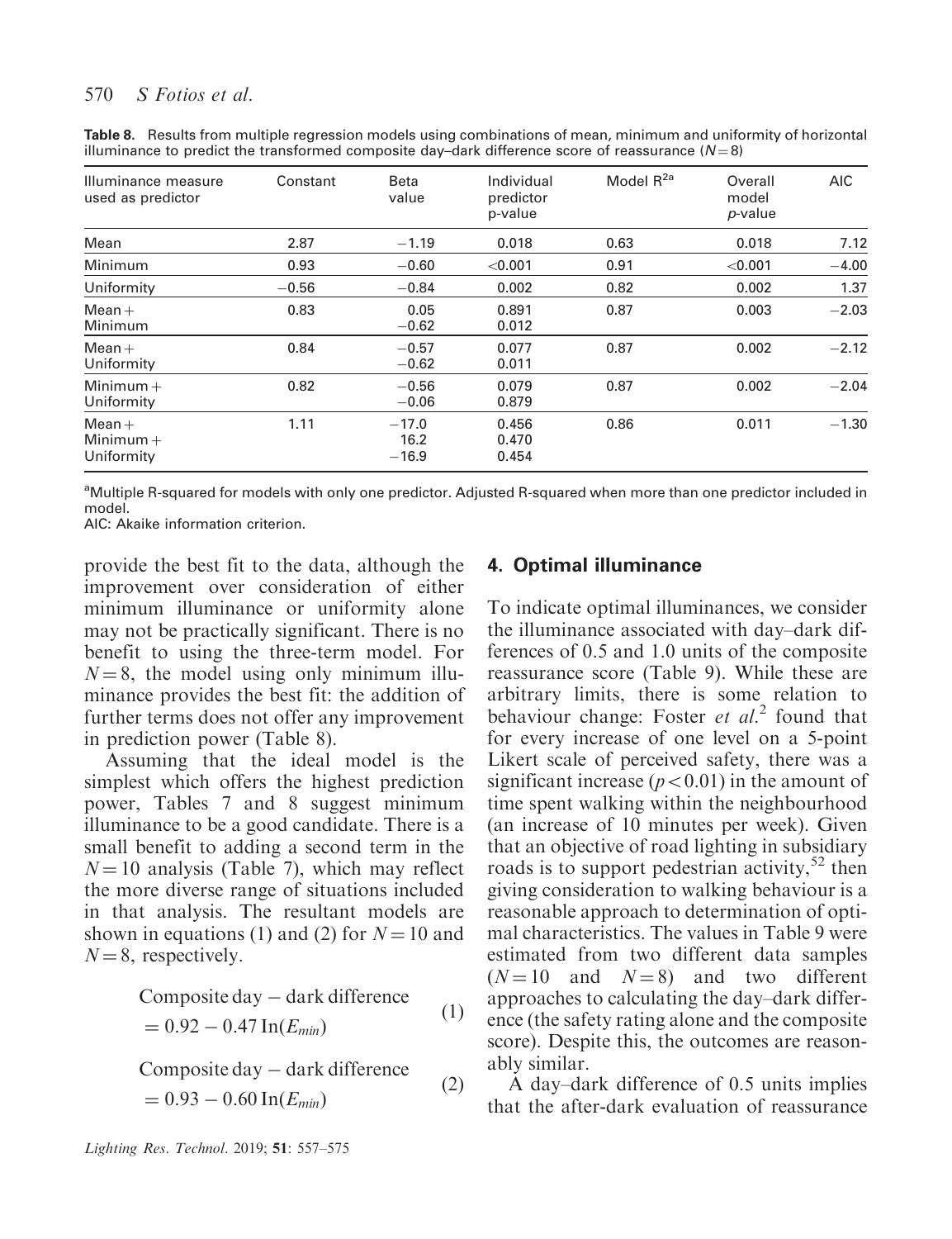| Evaluation      | Data   |               | Day-dark difference of 0.5 |            |               | Day-dark difference of 1.0 |            |
|-----------------|--------|---------------|----------------------------|------------|---------------|----------------------------|------------|
|                 | sample | Mean<br>(lux) | Minimum<br>(lux)           | Uniformity | Mean<br>(lux) | Minimum<br>(lux)           | Uniformity |
| Safety question | $N=10$ | 7.8           | 2.0                        | 0.25       | 2.9           | 0.6                        | 0.13       |
|                 | $N=8$  | 6.8           | 1.7                        | 0.25       | 4.2           | 0.6                        | 0.10       |
| Composite       | $N=10$ | 9.1           | 2.5                        | 0.27       | 3.8           | 0.8                        | 0.16       |
| response        | $N=8$  | 7.3           | 2.0                        | 0.28       | 4.8           | 0.9                        | 0.16       |

Table 9. Horizontal illuminances estimated according to day–dark differences of either 1.0 or 0.5 units

 $N = 10$ : All ten locations.

 $N = 8$ : Underpass and park excluded.

is slightly below that experienced in daytime, and which may be considered as good lighting. This is characterised by road lighting providing either a mean horizontal illuminance of approximately 7.0 to 9.0 lux, a minimum of approximately 2.0 lux or a uniformity of approximately 0.25. These conditions lie between lighting classes P3  $(\text{mean} = 7.5 \text{lux}, \text{min} = 1.5 \text{lux}, U = 0.2)$  and P2 (mean = 10 lux, min = 2.0 lux,  $U = 0.2$ ),<sup>28</sup> these classes being formerly defined as appropriate for heavy/moderate night-time use by pedestrians or pedal cyclists.<sup>53</sup>

Consider next a day–dark difference of 1.0 units; while this is a greater difference than 0.5 units, it is sufficient to induce a significant effect on walking behaviour.<sup>2</sup> This is characterised by road lighting that provides either a mean horizontal illuminance of 3.0 to 5.0 lux, a minimum of 0.6 to 0.9 lux, or a uniformity of approximately 0.15. These conditions lie between lighting classes P5  $(\text{mean} = 3.0, \text{ min} = 0.6 \text{ lux}, U = 0.2) \text{ and } P4$ (mean = 5.0 lux, min = 1.0 lux,  $U = 0.2$ ),<sup>28</sup> these classes being formerly defined as appropriate for minor night-time use by pedal cyclists or pedestrians solely associated with adjacent properties.<sup>53</sup> The lower class  $(P5)$ was to be adopted when important to preserve the village or architectural character of an environment. Given that a minimum illuminance of 1.0 lux is suggested to be required for the detection of trip hazards,<sup>54</sup>

this suggests that a minimum of 1.0 lux is desirable.

### 5. Conclusion

This paper reports a field survey where the effect on reassurance of changes in lighting was evaluated using subjective appraisals. It was confirmed that mean horizontal illuminance did not correlate with after-dark ratings of reassurance. While mean illuminance exhibited significant correlation with the day–dark difference, this was better predicted by minimum illuminance. For a day–dark difference of 0.5 units, the results suggest a minimum illuminance of approximately 2.0 lux, decreasing to a minimum illuminance of 1.0 lux for a day–dark difference of 1.0 units. The optimal illuminance established using the composite reassurance score is slightly higher than that established using only the safety question, although the difference is unlikely to be of practical significance.

Uniformity also tends to provide a better prediction of the day–dark difference than does mean illuminance, with a higher uniformity reducing the day–dark difference. Uniformity does not, however, provide any control over the absolute level of light installed as is needed to control lighting externalities such as energy use. What may be useful is for lighting guidance to specify the minimum illuminance and uniformity rather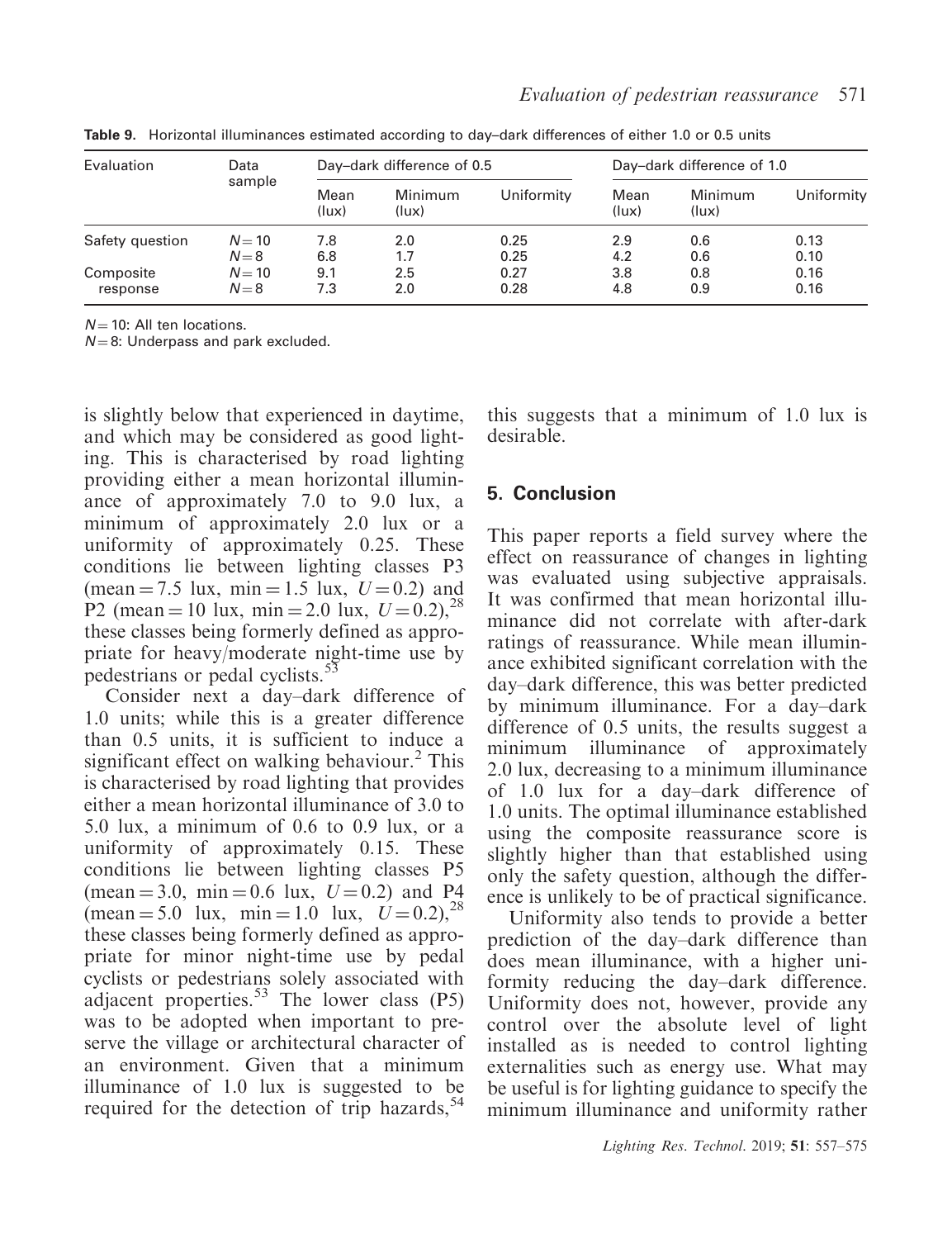than the mean and minimum as in the current standards.

There are a number of limitations in these conclusions. The field study was conducted in one urban region of a UK city: the findings should therefore be validated through studies conducted in other locations, including different countries, sub-urban and rural locations, and different ranges of illuminance.

The test participants were aged between 18 and 38 years: older people are likely to have poorer visual capabilities which may demand a higher level of lighting. Although older people may express a lower level of reassurance than younger people in a given situation, this would be offset using the day–dark approach if the difference between older and younger test participants remained similar in daytime and after dark. This assumption remains to be tested. Further trials should be conducted using participants recruited from an older age group.

The subjective evaluations should be confirmed using alternative methods. These might include the measurement of involuntary physiological responses such as eye movement or heart rate. They might also include behavioural measures such as usage of a location as determined by counting the number of pedestrians at a certain location with control used to isolate the effect of lighting from other changes such as the purpose of walking, time of day and weather. Two studies have done this, albeit to compare daylight and darkness rather than changes in road lighting illuminance, and both demonstrated that there are greater numbers of pedestrians (and cyclists) when the ambient light level is higher.<sup>22,23</sup>

There is also a need to consider further needs of lighting for pedestrians, in particular the need to see other people, to see hazards, and for drivers to detect pedestrians. These needs may require higher illuminances than found in the current study, and may require recommendation of vertical illuminance rather than horizontal.

## Declaration of conflicting interests

The authors declared no potential conflicts of interest with respect to the research, authorship, and/or publication of this article.

## Funding

The authors disclosed receipt of the following financial support for the research, authorship, and/or publication of this article: This work was carried out with support from the Engineering and Physical Sciences Research Council (EPSRC) grant number EP/ M02900X/1.

# ORCID iD

S Fotios  $\bullet$  [http://orcid.org/0000-0002-2410-](http://orcid.org/0000-0002-2410-7641) [7641](http://orcid.org/0000-0002-2410-7641)

# **References**

- 1 Fotios S, Unwin J, Farrall S. Road lighting and pedestrian reassurance after dark: A review. Lighting Research and Technology 2015; 47: 449–469.
- 2 Foster S, Hooper P, Knuiman M, Christian H, Bull F, Giles-Corti B. Safe RESIDential Environments? A longitudinal analysis of the influence of crime-related safety on walking. International Journal of Behavioral Nutrition and Physical Activity 2016; 13: 22–30.
- 3 Mason P, Kearns A, Livingston M. ''Safe going'': The influence of crime rates and perceived crime and safety on walking in deprived neighbourhoods. Social Science and Medicine 2013; 91: 15–24.
- 4 Frith W, Thomas J. The Mechanisms and Types of Non-motor Vehicle Injuries to Pedestrians in the Transport System and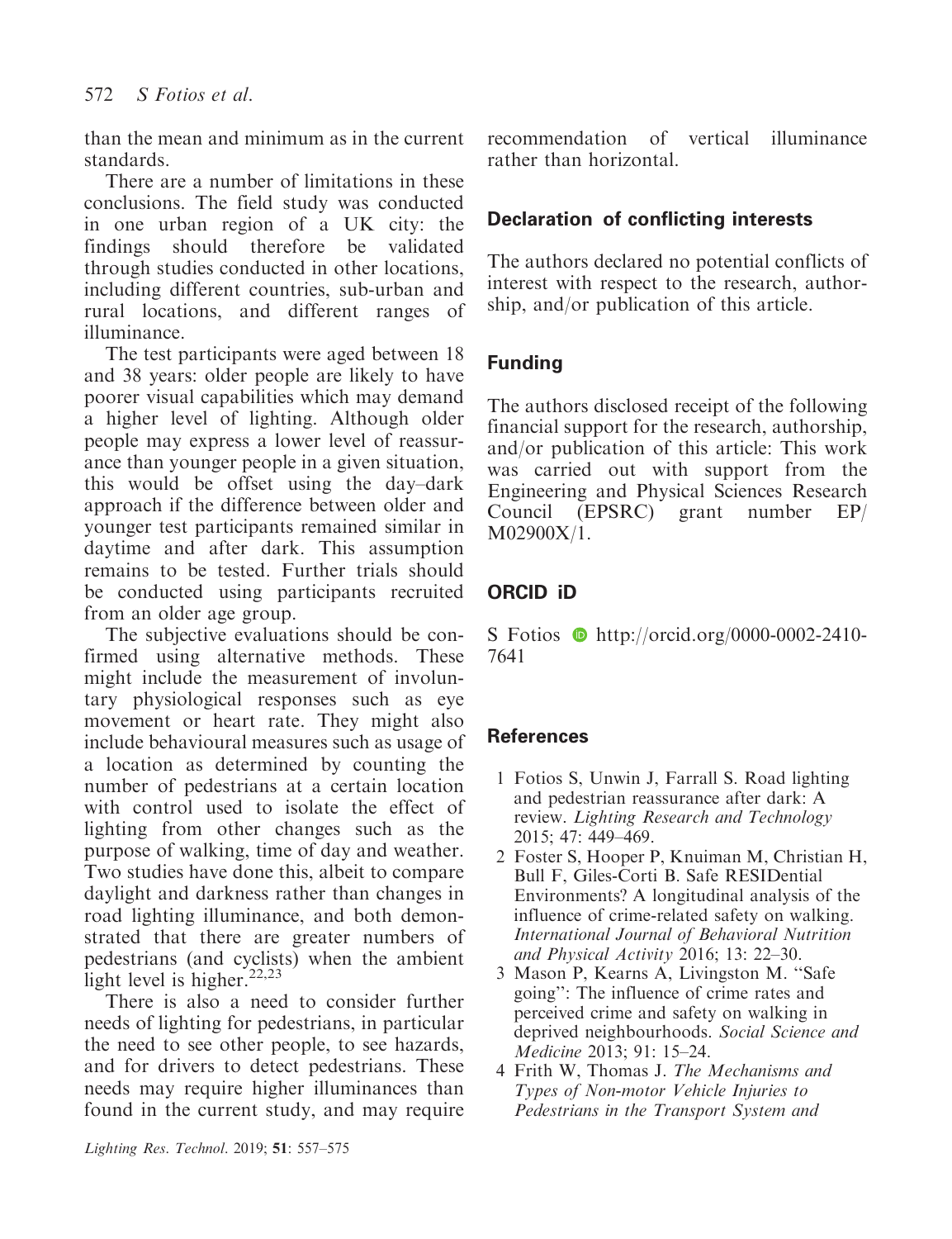Indicated Infrastructure Implications. NZ Transport Agency Research Report 431. Wellington: NZ Transport Agency, 2010.

- 5 Fisher BS, Nasar JL. Fear of crime in relation to three exterior site features: Prospect, refuge, and escape. Environment and Behavior 1992; 24: 35–65.
- 6 Fotios S, Johansson M. Appraising the intention of other people: Ecological validity and procedures for investigating effects of lighting for pedestrians. Lighting Research and Technology. First published 24 November 2017. DOI: 1477153517737345.
- 7 Uttley J, Fotios S. The effect of ambient light condition on road traffic collisions involving pedestrians on pedestrian crossings. Accident Analysis and Prevention 2017; 108: 189–200.
- 8 Boyce PR, Gutkowski JM. The if, why and what of street lighting and crime: A review. Lighting Research and Technology 1995; 27: 103–112.
- 9 Loewen LJ, Steel GD, Suedfeld P. Perceived safety from crime in the urban environment. Journal of Environmental Psychology 1993; 13: 323–331.
- 10 van Rijswijk L, Haans A. Illuminating for safety: Investigating the role of lighting appraisals on the perception of safety in the urban environment. Environment and Behavior. First published 20 July 2017. DOI: 0013916517718888.
- 11 Atkins S, Husain S, Storey A. The Influence of Street Lighting on Crime and Fear of Crime. Crime Prevention Unit Paper No. 28. London: Home Office, 1991.
- 12 Blöbaum A, Hunecke M. Perceived danger in urban public space. The impacts of physical features and personal factors. Environment and Behaviour 2005; 37: 465–486.
- 13 Boomsma C, Steg L. Feeling safe in the dark: Examining the effect of entrapment, lighting levels, and gender on feelings of safety and lighting policy acceptability. Environment and Behaviour 2014; 46: 193–212.
- 14 Ishii J, Okuda S, Fukagawa K. Research on the lighting environment in the street at night. Part 2. The effect of the lighting environment in the street on the insecurity feeing: Proceedings of the 26th Session of the CIE, Beijing, 4–11 July, 2007.
- 15 Peña-García A, Hurtado A, Aguilar-Luzón MC. Impact of public lighting on pedestrians' perception of safety and well-being. Safety Science 2015; 78: 142–148.
- 16 Vrij A, Winkel FW. Characteristics of the built environment and fear of crime: A research note on interventions in unsafe locations. Deviant Behavior 1991; 12: 203–215.
- 17 Fotios S, Castleton H. Specifying enough light to feel reassured on pedestrian footpaths. Leukos 2016; 12: 235–243.
- 18 Poulton EC. Quantitative subjective assessments are almost always biased, sometimes completely misleading. British Journal of Psychology 1977; 68: 409–425.
- 19 Simons RH, Hargroves RA, Pollard NE, Simpson MD. Lighting criteria for residential roads and areas: Proceedings of the 21st Session of the CIE, Venice, June 17–25: 1987: 274–277.
- 20 British Standards Institution. BS5489, Road Lighting: Part 3, Code of Practice for Lighting for Subsidiary Roads and Associated Pedestrian Areas. London: BSI, 1992.
- 21 Boyce PR, Eklund NH, Hamilton BJ, Bruno LD. Perceptions of safety at night in different lighting conditions. Lighting Research and Technology 2000; 32: 79–91.
- 22 Fotios S, Uttley J, Fox S. A whole-year approach showing that ambient light level influences walking and cycling. Lighting Research and Technology. First published 24 November 2017. DOI: 1477153517738306.
- 23 Uttley J, Fotios S. Using the daylight savings clock change to show ambient light conditions significantly influence active travel. Journal of Environmental Psychology 2017; 53: 1–10.
- 24 Chataway ML, Hart TC. (Re)Assessing contemporary ''fear of crime'' measures within an Australian context. Journal of Environmental Psychology 2016; 47: 195–203.
- 25 Gabriel U, Greve W. The psychology of fear of crime. Conceptual and methodological perspectives. *British Journal of Criminology* 2003; 43: 600–614.
- 26 Mesch GS. Perceptions of risk, lifestyle activities, and fear of crime. Deviant Behavior 2000; 21: 47–62.
- 27 Bowling A. Just one question: If one question works, why ask several? Epidemiology and Community Health 2005; 59: 342–345.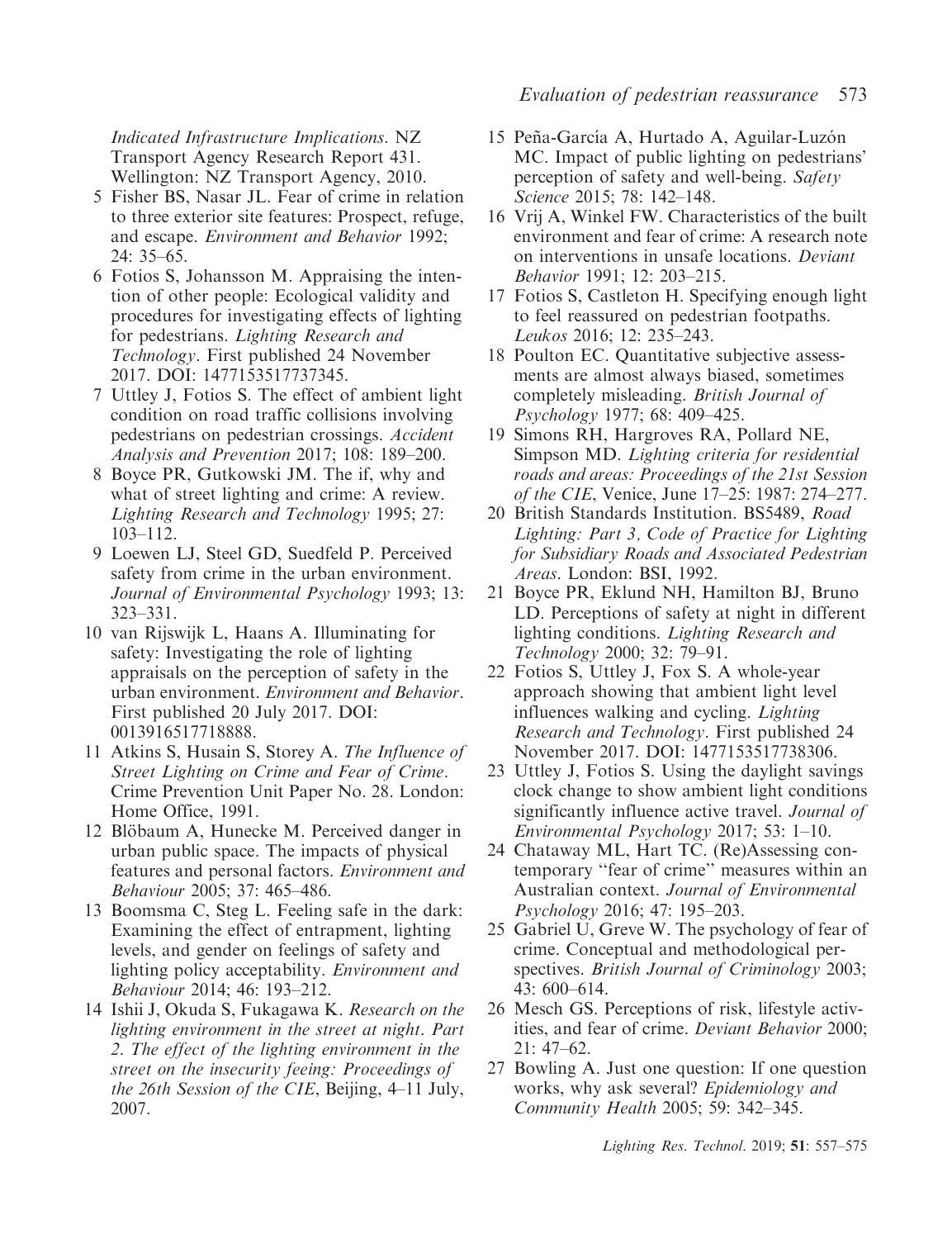- 574 S Fotios et al.
- 28 Commission Internationale de l'Éclairage. CIE Publication 115:2010. Lighting of Roads for Motor and Pedestrian Traffic. Vienna: CIE, 2010.
- 29 Fotios S, Gibbons R. Road lighting research for drivers and pedestrians: The basis of luminance and illuminance recommendations. Lighting Research and Technology 2018; 50: 154–186.
- 30 British Standards Institution. BS EN 13201-3: 2015. Road Lighting. Part 3: Calculation of Performance. London: BSI, 2015.
- 31 Shepherd AJ, Julian WG, Purcell AT. Measuring appearance: Parameters indicated from gloom studies. Lighting Research and Technology 1992; 24: 203–214.
- 32 Narendran N, Freyssinier JP, Zhu Y. Energy and user acceptability benefits of improved illuminance uniformity in parking lot illumination. Lighting Research and Technology 2016; 48: 789–809.
- 33 Knight C. Field surveys investigating the effect of lamp spectrum on the perception of safety and comfort at night. Lighting Research and Technology 2010; 42: 313–330.
- 34 Wyant BR. Multilevel impacts of perceived incivilities and perceptions of crime risk on fear of crime: Isolating endogenous impacts. Journal of Research in Crime and Delinquency 2008; 45: 39–64.
- 35 Rader NE, May DC, Goodrum S. An empirical assessment of the ''threat of victimization'': Considering fear of crime, perceived risk, avoidance, and defensive behaviors. Sociological Spectrum 2007; 27: 475–505.
- 36 Rader NE. The threat of victimization: A theoretical reconceptualization of fear of crime. Sociological Spectrum 2004; 24: 689–704.
- 37 Jorgensen A, Hitchmough J, Calvert T. Woodland spaces and edges: Their impact on perception of safety and preference. Landscape and Urban Planning 2002; 60: 135–150.
- 38 van Rijswijk L, Rooks G, Haans A. Safety in the eye of the beholder: Individual susceptibility to safety-related characteristics of nocturnal urban scenes. Journal of Environmental Psychology 2016; 45: 103–115.
- 39 Nasar JL, Bokharaei S. Impressions of lighting in public squares after dark. Environment and Behavior 2017; 49: 227–254.
- 40 Bishop ID, Rohrmann B. Subjective responses to simulated and real environments: A

comparison. Landscape and Urban Planning 2003; 65: 261–277.

- 41 LaBoeuf RA, Shafir E. The long and short of it: Physical anchoring effects. Journal of Behavioural Decision Making 2006; 19: 393–406.
- 42 Uchikawa K, Ikeda M. Accuracy of memory for brightness of colored lights measured with successive comparison method. Journal of the Optical Society of America A 1986; 3: 34–39.
- 43 Meade AW, Craig SB. Identifying careless responses in survey data. Psychological Methods 2012; 17: 437–455.
- 44 Nair G, Ditton J, Phillips S. Environmental improvements and the fear of crime: The sad case of the 'pond' area in Glasgow. British Journal of Criminology 1993; 33: 555–561.
- 45 Rea MS, Bullough JD, Brons JA. Parking lot lighting based upon predictions of scene brightness and personal safety. Lighting Research and Technology 2017; 49: 293–304.
- 46 Cohen J. A power primer. Psychological Bulletin 1992; 112: 155–159.
- 47 Hutcheson GD, Sofroniou N. The Multivariate Social Scientist: Introductory Statistics Using Generalized Linear Models. Thousand Oaks, CA: Sage Publications, 1999.
- 48 Bradlow ET. Exploring repeated measures data sets for key features using Principal Components Analysis. International Journal of Research in Marketing 2002; 19: 167–179.
- 49 Field A. Discovering Statistics Using IBM SPSS Statistics. London: Sage Publications, 2014.
- 50 Field A, Miles J, Field Z. Discovering Statistics Using R. London: Sage Publications, 2012.
- 51 Studenmund AH, Cassidy HJ. Using Econometrics: A Practical Guide. Boston, MA: Little Brown, 1987.
- 52 British Standards Institution. BS 5489-1:2013 Code of Practice for the Design of Road Lighting Part 1: Lighting of Roads and Public Amenity Areas. London: British Standards Institution, 2012.
- 53 Commission Internationale de l'Eclairage. CIE Publication 115:1995 Recommendations for the Lighting of Roads for Motor and Pedestrian Traffic. Vienna: CIE, 1995.
- 54 Fotios S, Uttley J. Illuminance required to detect a pavement obstacle of critical size. Lighting Research and Technology 2018; 50: 390–404.

Lighting Res. Technol. 2019; 51: 557–575